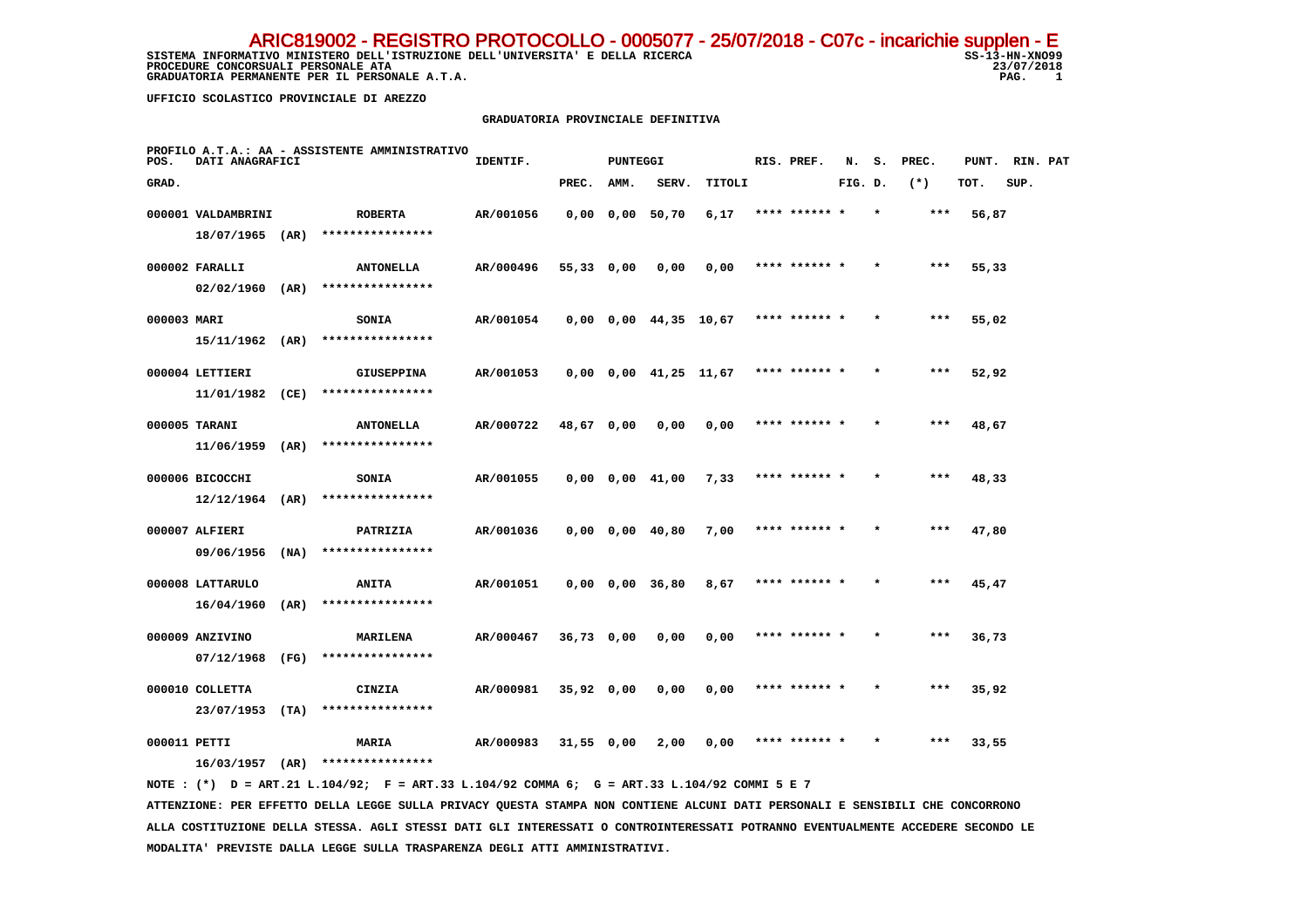**PROCEDURE CONCORSUALI PERSONALE ATA**<br> **PROCEDURE CONCORSUALI PERSONALE ATA** 23/07,<br>
GRADUATORIA PERMANENTE PER IL PERSONALE A.T.A.<br>
PAG.  **GRADUATORIA PERMANENTE PER IL PERSONALE A.T.A.** 

 $23/07/2018$  $\overline{\mathbf{2}}$ 

 **UFFICIO SCOLASTICO PROVINCIALE DI AREZZO**

### **GRADUATORIA PROVINCIALE DEFINITIVA**

| POS.  | DATI ANAGRAFICI |      | PROFILO A.T.A.: AA - ASSISTENTE AMMINISTRATIVO | IDENTIF.  |              | PUNTEGGI |       |        | RIS. PREF.    | N.      | s.      | PREC. | PUNT. | RIN. PAT |  |
|-------|-----------------|------|------------------------------------------------|-----------|--------------|----------|-------|--------|---------------|---------|---------|-------|-------|----------|--|
| GRAD. |                 |      |                                                |           | PREC.        | AMM.     | SERV. | TITOLI |               | FIG. D. |         | $(*)$ | TOT.  | SUP.     |  |
|       | 000012 IELACQUA |      | <b>CONCETTA</b>                                | AR/000471 | 30,96 0,00   |          | 0,00  | 0,00   | **** ****** * |         | $\star$ | ***   | 30,96 |          |  |
|       | 13/04/1964      | (AR) | ****************                               |           |              |          |       |        |               |         |         |       |       |          |  |
|       | 000013 CARDELLI |      | PATRIZIA                                       | AR/000699 | $27,35$ 0,00 |          | 0,00  | 0,00   | **** ****** * |         | $\star$ | $***$ | 27,35 |          |  |
|       | 20/03/1962      | (FI) | ****************                               |           |              |          |       |        |               |         |         |       |       |          |  |
|       | 000014 FRULLANO |      | CARLO                                          | AR/001052 | 0,00         | 0,00     | 13,50 | 9,33   | **** ****** * |         | $\star$ | ***   | 22,83 |          |  |
|       | 11/06/1964      | (AR) | ****************                               |           |              |          |       |        |               |         |         |       |       |          |  |
|       |                 |      |                                                |           |              |          |       |        |               |         |         |       |       |          |  |

 **NOTE : (\*) D = ART.21 L.104/92; F = ART.33 L.104/92 COMMA 6; G = ART.33 L.104/92 COMMI 5 E 7**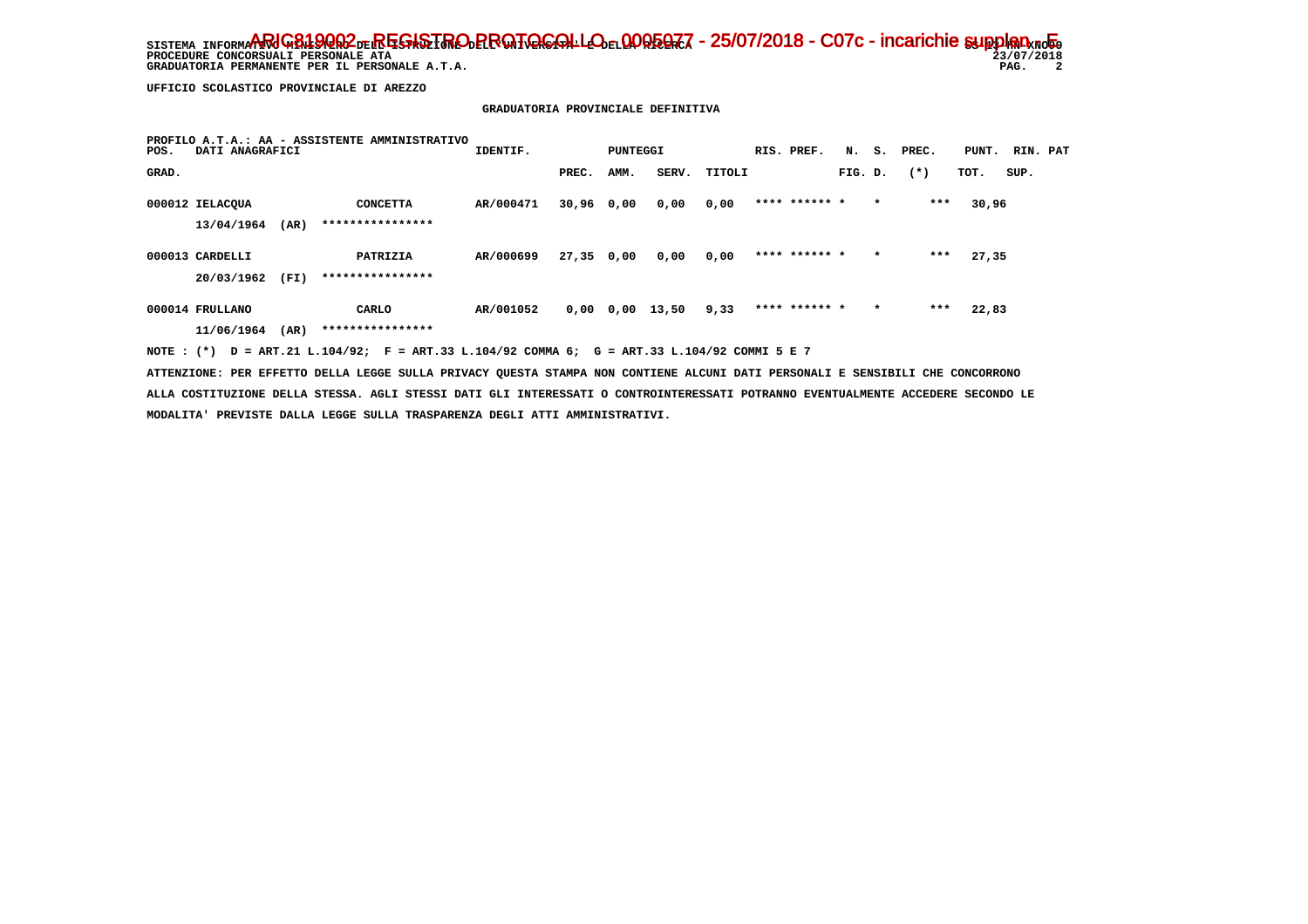**PROCEDURE CONCORSUALI PERSONALE ATA 23/07/2018 GRADUATORIA PERMANENTE PER IL PERSONALE A.T.A. PAG. 3**

j

 **UFFICIO SCOLASTICO PROVINCIALE DI AREZZO**

# **GRADUATORIA PROVINCIALE DEFINITIVA**

| POS.         | DATI ANAGRAFICI   |      | PROFILO A.T.A.: AT - ASSISTENTE TECNICO                                                                                         | IDENTIF.                                           |            | <b>PUNTEGGI</b> |                 |        | RIS. PREF.    | N.      | s. | PREC. | PUNT. | RIN. PAT |  |
|--------------|-------------------|------|---------------------------------------------------------------------------------------------------------------------------------|----------------------------------------------------|------------|-----------------|-----------------|--------|---------------|---------|----|-------|-------|----------|--|
| GRAD.        |                   |      |                                                                                                                                 |                                                    | PREC.      | AMM.            | SERV.           | TITOLI |               | FIG. D. |    | $(*)$ | тот.  | SUP.     |  |
| 000001 SENSI |                   |      | <b>GIOVANNA</b>                                                                                                                 | AR/000422                                          | 75,66 0,00 |                 | 0,00            | 0,00   | **** ****** * |         |    | ***   | 75,66 |          |  |
|              | 30/01/1968 (AR)   |      | ****************                                                                                                                | AREE DI LABORATORIO POSSEDUTE: AR02 AR08           |            |                 |                 |        |               |         |    |       |       |          |  |
|              | 000002 PAPINI     |      | <b>DOMENICO</b>                                                                                                                 | AR/000505                                          | 72,40 0,00 |                 | 1,00            | 0,00   | **** ****** * |         |    | $***$ | 73,40 |          |  |
|              | $25/12/1963$ (AR) |      | ***************                                                                                                                 | AREE DI LABORATORIO POSSEDUTE: AR12 AR32           |            |                 |                 |        |               |         |    |       |       |          |  |
|              | 000003 MANCIOPPI  |      | LUCA                                                                                                                            | AR/000508                                          |            |                 | 0,00            | 0.00   | **** ****** * |         |    | ***   | 57,85 |          |  |
|              | 05/06/1974 (AR)   |      | ****************                                                                                                                | AREE DI LABORATORIO POSSEDUTE: AR02 AR08           | 57,85 0,00 |                 |                 |        |               |         |    |       |       |          |  |
|              |                   |      |                                                                                                                                 |                                                    |            |                 |                 |        |               |         |    |       |       |          |  |
|              | 000004 CARDONE    |      | <b>NICOLA</b>                                                                                                                   | AR/000660                                          | 44,20 0,00 |                 | 0,00            | 0,00   | **** ****** * |         |    | $***$ | 44,20 |          |  |
|              | 04/05/1962        | (NA) | ****************                                                                                                                | AREE DI LABORATORIO POSSEDUTE: AR02 AR05 AR08      |            |                 |                 |        |               |         |    |       |       |          |  |
|              | 000005 FABBRI     |      | <b>ROBERTA</b>                                                                                                                  | AR/000822                                          | 41,00 0,00 |                 | 0,00            | 0,00   | **** ****** * |         |    | $***$ | 41,00 |          |  |
|              | $30/12/1968$ (AR) |      | ****************                                                                                                                | AREE DI LABORATORIO POSSEDUTE: AR23 AR28 AR38      |            |                 |                 |        |               |         |    |       |       |          |  |
|              | 000006 GUIDELLI   |      | <b>ANDREA</b>                                                                                                                   | AR/000628                                          | 38,90 0,00 |                 | 0,00            | 0,00   | **** ****** * |         |    |       | 38,90 |          |  |
|              | 14/03/1972 (AR)   |      | ****************                                                                                                                | AREE DI LABORATORIO POSSEDUTE: AR10                |            |                 |                 |        |               |         |    |       |       |          |  |
|              |                   |      |                                                                                                                                 |                                                    |            |                 |                 |        |               |         |    |       |       |          |  |
|              | 000007 SAURINI    |      | <b>SIMONA</b>                                                                                                                   | AR/000658                                          |            |                 | 33,52 0,00 0,00 | 0,00   | **** ****** * |         |    | $***$ | 33,52 |          |  |
|              | 24/06/1969 (AR)   |      | ****************                                                                                                                | AREE DI LABORATORIO POSSEDUTE: AR30 AR32           |            |                 |                 |        |               |         |    |       |       |          |  |
|              | 000008 ANDREONI   |      | GIANNI                                                                                                                          | AR/000653                                          | 29,70 0,00 |                 | 0.00            | 0.00   | **** ****** * |         |    | ***   | 29,70 |          |  |
|              | $10/06/1962$ (AR) |      | ***************                                                                                                                 | AREE DI LABORATORIO POSSEDUTE: AR08 AR11 AR23 AR38 |            |                 |                 |        |               |         |    |       |       |          |  |
|              | 000009 MORETTI    |      | <b>GABRIELE</b>                                                                                                                 | AR/000908                                          |            |                 | 25,67 0,00 0,00 | 0,00   | **** ****** * |         |    | ***   | 25,67 |          |  |
|              |                   |      | 06/09/1972 (AR) **************** AREE DI LABORATORIO POSSEDUTE: AR10                                                            |                                                    |            |                 |                 |        |               |         |    |       |       |          |  |
|              |                   |      | NOTE : (*) D = ART.21 L.104/92; F = ART.33 L.104/92 COMMA 6; G = ART.33 L.104/92 COMMI 5 E 7                                    |                                                    |            |                 |                 |        |               |         |    |       |       |          |  |
|              |                   |      | ATTENZIONE: PER EFFETTO DELLA LEGGE SULLA PRIVACY QUESTA STAMPA NON CONTIENE ALCUNI DATI PERSONALI E SENSIBILI CHE CONCORRONO   |                                                    |            |                 |                 |        |               |         |    |       |       |          |  |
|              |                   |      | ALLA COSTITUZIONE DELLA STESSA. AGLI STESSI DATI GLI INTERESSATI O CONTROINTERESSATI POTRANNO EVENTUALMENTE ACCEDERE SECONDO LE |                                                    |            |                 |                 |        |               |         |    |       |       |          |  |
|              |                   |      |                                                                                                                                 |                                                    |            |                 |                 |        |               |         |    |       |       |          |  |

 **MODALITA' PREVISTE DALLA LEGGE SULLA TRASPARENZA DEGLI ATTI AMMINISTRATIVI.**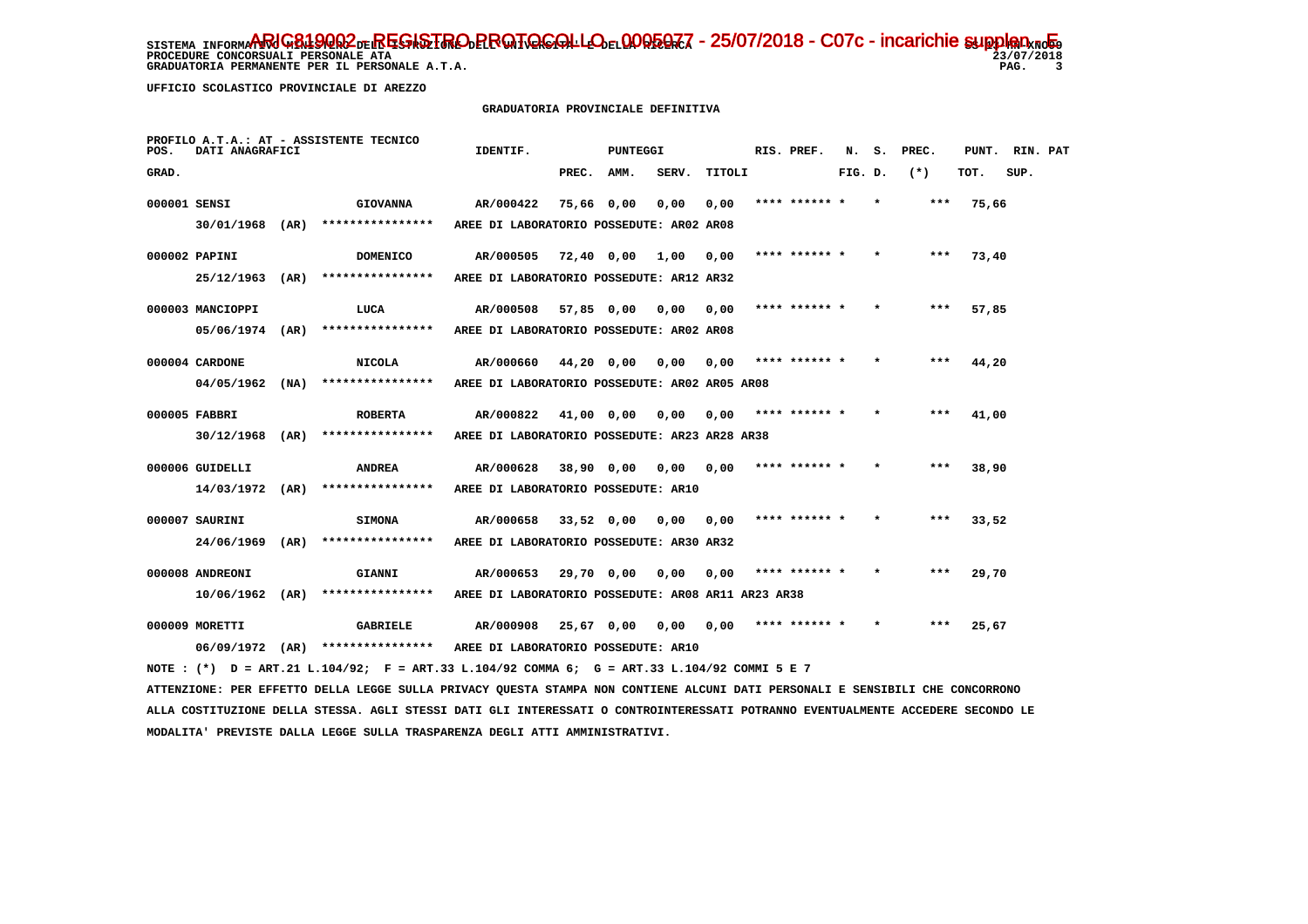# SISTEMA INFORMARIC<del>819QQ2 de.REGISTRO PROTOCOLLO el QOQ5QZ</del>Z - 25/07/2018 - C07c - incarichie supplen - Eq ֖֧֢ׅ֧֧֧֧֧֚֚֚֚֚֚֚֚֚֚֚֚֚֚֚֚֚֚֚֚֚֚֚֚֡֝֝֓֓֡֞֝֬֝֓֝֓֝֬֝֓֞֝֬֝֓֝֬֝֬  **PROCEDURE CONCORSUALI PERSONALE ATA 23/07/2018 GRADUATORIA PERMANENTE PER IL PERSONALE A.T.A. PAG. 4**

 **UFFICIO SCOLASTICO PROVINCIALE DI AREZZO**

 **GRADUATORIA PROVINCIALE DEFINITIVA**

 **PROFILO A.T.A.: CO - CUOCO**

 **NON CI SONO ASPIRANTI DA STAMPARE**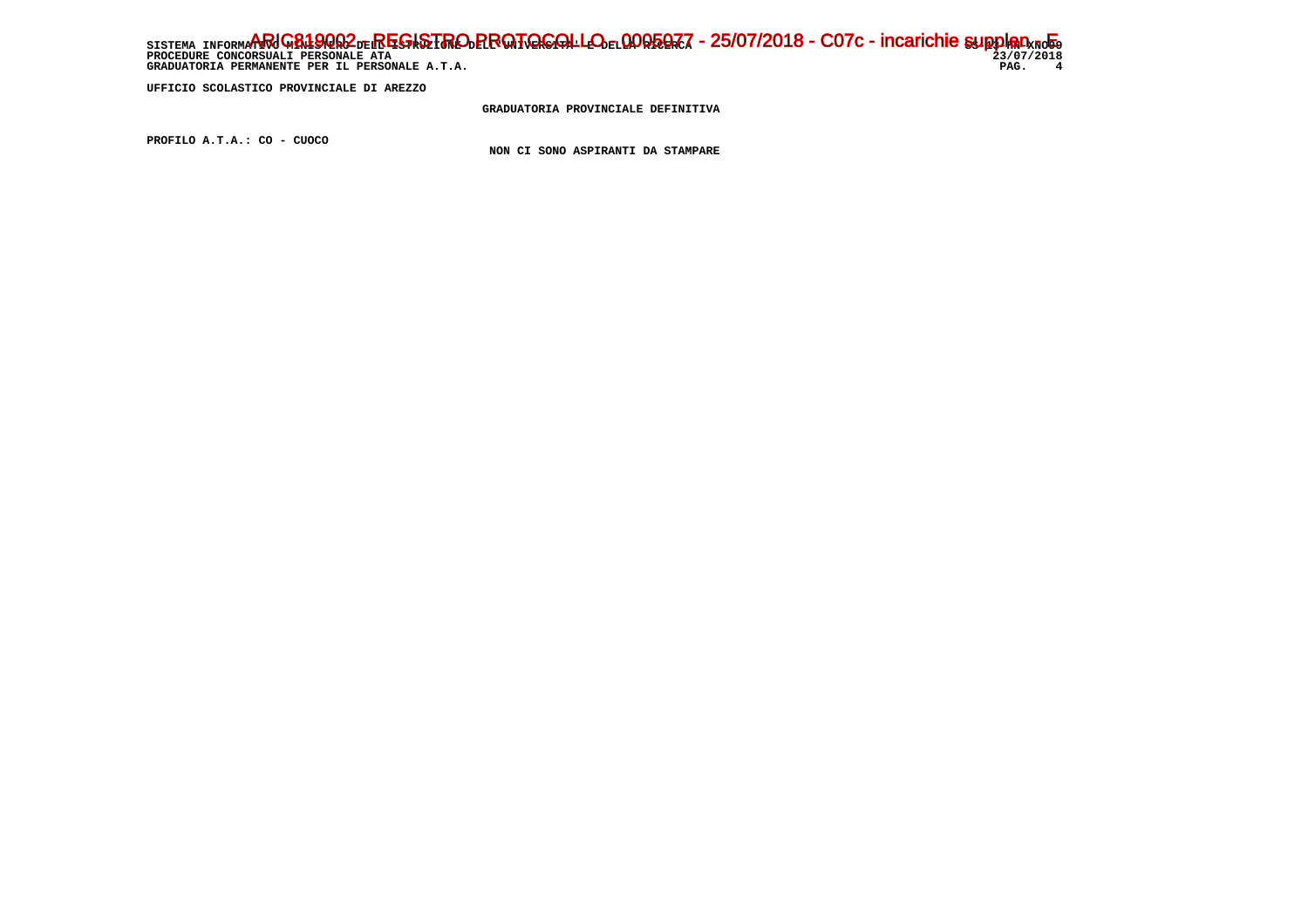**PROCEDURE CONCORSUALI PERSONALE ATA**<br> **PROCEDURE CONCORSUALI PERSONALE ATA** 23/07/<br>
GRADUATORIA PERMANENTE PER IL PERSONALE A.T.A.<br>
PAG. GRADUATORIA PERMANENTE PER IL PERSONALE A.T.A.

 $23/07/2018$  $\overline{\phantom{0}}$ 

 **UFFICIO SCOLASTICO PROVINCIALE DI AREZZO**

# **GRADUATORIA PROVINCIALE DEFINITIVA**

| PROFILO A.T.A.: CR - COLLABORATORE SCOLASTICO TECNICO (ADDETTO AZIENDE AGRARIE)<br>DATI ANAGRAFICI<br>POS. |                      | IDENTIF.  |             | PUNTEGGI |       |        | RIS. PREF.    |         |         | N. S. PREC. | PUNT. | RIN. PAT |  |
|------------------------------------------------------------------------------------------------------------|----------------------|-----------|-------------|----------|-------|--------|---------------|---------|---------|-------------|-------|----------|--|
| GRAD.                                                                                                      |                      |           | PREC.       | AMM.     | SERV. | TITOLI |               | FIG. D. |         | $(*)$       | TOT.  | SUP.     |  |
| 000001 MONTESI                                                                                             | <b>MARIA GAETANA</b> | AR/001016 | 33,05 0,00  |          | 0,00  | 0,00   | **** ****** * |         | $\star$ | ***         | 33,05 |          |  |
| R 24/03/1960<br>(AR)                                                                                       | ****************     |           |             |          |       |        |               |         |         |             |       |          |  |
| 000002 LAMALFA                                                                                             | <b>CARMELO</b>       | AR/001050 | $0,00$ 0,00 |          | 2,00  | 13,00  | **** ****** * |         | $\star$ | ***         | 15,00 |          |  |
| 16/07/1963<br>(RC)                                                                                         | ****************     |           |             |          |       |        |               |         |         |             |       |          |  |
| NOTE: (*) D = ART.21 L.104/92; F = ART.33 L.104/92 COMMA 6; G = ART.33 L.104/92 COMMI 5 E 7                |                      |           |             |          |       |        |               |         |         |             |       |          |  |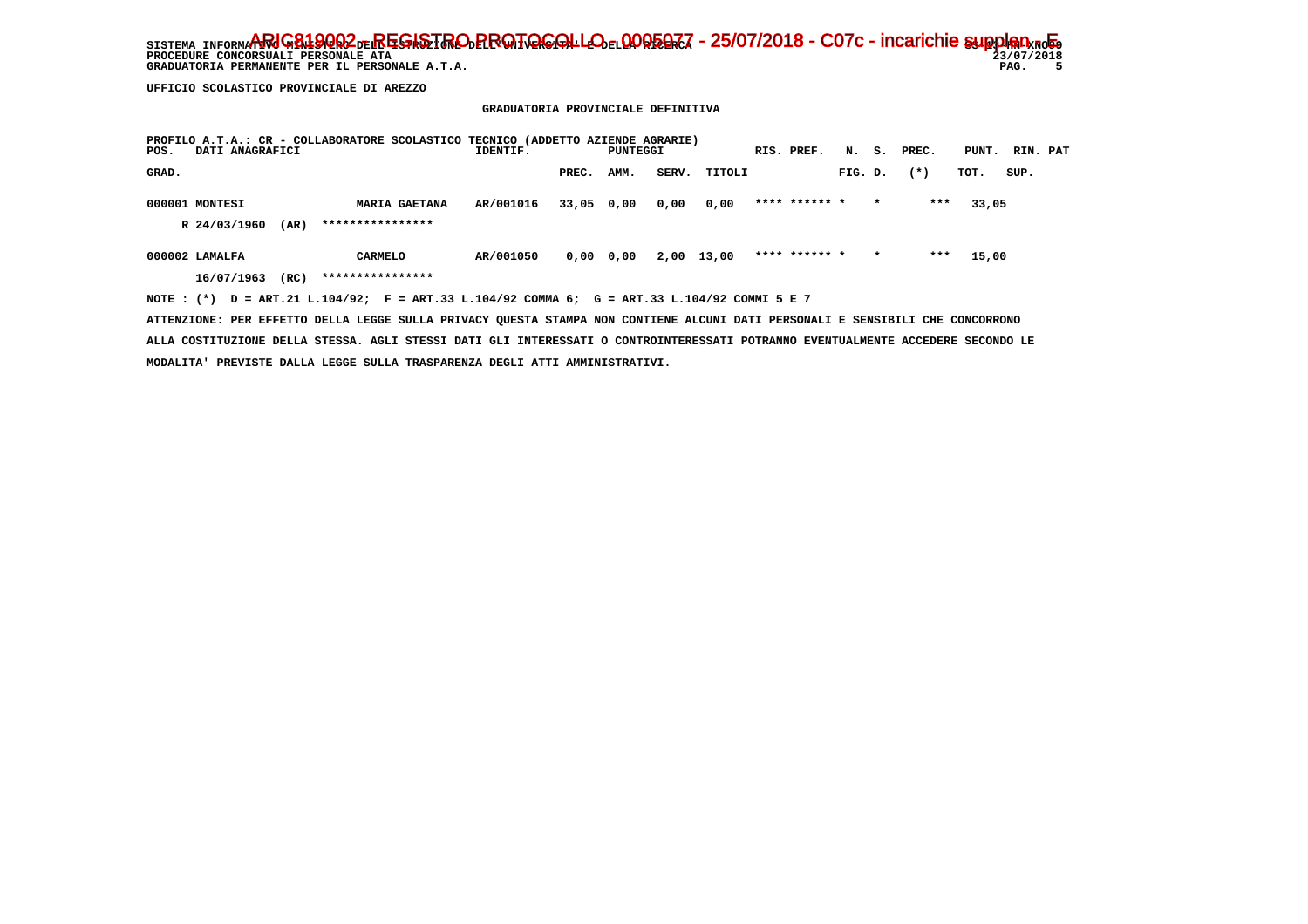**PROCEDURE CONCORSUALI PERSONALE ATA**<br> **PROCEDURE CONCORSUALI PERSONALE ATA** 23/07,<br>
GRADUATORIA PERMANENTE PER IL PERSONALE A.T.A.<br>
PAG.

 **GRADUATORIA PERMANENTE PER IL PERSONALE A.T.A.** 

 $23/07/2018$ 6

 **UFFICIO SCOLASTICO PROVINCIALE DI AREZZO**

#### **GRADUATORIA PROVINCIALE DEFINITIVA**

| POS.         | DATI ANAGRAFICI   |      | PROFILO A.T.A.: CS - COLLABORATORE SCOLASTICO | IDENTIF.  |              | PUNTEGGI |       |        | RIS. PREF.    | N.      |         | S. PREC. |       | PUNT. RIN. PAT |  |
|--------------|-------------------|------|-----------------------------------------------|-----------|--------------|----------|-------|--------|---------------|---------|---------|----------|-------|----------------|--|
| GRAD.        |                   |      |                                               |           | PREC.        | AMM.     | SERV. | TITOLI |               | FIG. D. |         | $(*)$    | TOT.  | SUP.           |  |
|              | 000001 BENDONI    |      | LUISA                                         | AR/000311 | 54,55 0,00   |          | 0,00  | 0,00   | **** ******   |         |         | $***$    | 54,55 |                |  |
|              | $27/04/1965$ (AR) |      | ****************                              |           |              |          |       |        |               |         |         |          |       |                |  |
|              | 000002 ZANFAGNA   |      | LISA                                          | AR/000789 | $51,25$ 0,00 |          | 0,00  | 0,00   | **** ****** * |         |         | $***$    | 51,25 |                |  |
|              | 03/04/1979        | (CE) | ****************                              |           |              |          |       |        |               |         |         |          |       |                |  |
|              | 000003 MEZZACAPO  |      | ANNA                                          | AR/000834 | 46,00 0,00   |          | 5,00  | 0,00   | **** ****** * |         | $\star$ | $***$    | 51,00 |                |  |
|              | 03/09/1973        | (CE) | ****************                              |           |              |          |       |        |               |         |         |          |       |                |  |
|              | 000004 MARTINI    |      | <b>MAURO</b>                                  | AR/000819 | 50,50 0,00   |          | 0,00  | 0,00   | **** ****** * |         |         | $***$    | 50,50 |                |  |
|              | 25/08/1955        | (AR) | ****************                              |           |              |          |       |        |               |         |         |          |       |                |  |
|              | 000005 GUIZZUNTI  |      | <b>LORENA</b>                                 | AR/000751 | 44,00 0,00   |          | 5,00  | 0,00   | **** ****** * |         | $\star$ | $***$    | 49,00 |                |  |
|              | 08/07/1959        | (AR) | ****************                              |           |              |          |       |        |               |         |         |          |       |                |  |
| 000006 IZZO  |                   |      | <b>GIOVANNA</b>                               | AR/000348 | 48,65 0,00   |          | 0,00  | 0,00   | **** ****** * |         | $\star$ | ***      | 48,65 |                |  |
|              | $24/02/1961$ (NA) |      | ****************                              |           |              |          |       |        |               |         |         |          |       |                |  |
|              | 000007 RAGOSA     |      | GERARDA                                       | AR/000863 | 43,30 0,00   |          | 5,00  | 0,00   |               |         |         | ***      | 48,30 |                |  |
|              | $06/02/1965$ (AV) |      | ****************                              |           |              |          |       |        |               |         |         |          |       |                |  |
|              | 000008 BARBAGLI   |      | <b>ROSSANA</b>                                | AR/000731 | $42,65$ 0,00 |          | 5,00  | 0,00   | **** ****** * |         |         | $***$    | 47,65 |                |  |
|              | 10/08/1959        | (AR) | ****************                              |           |              |          |       |        |               |         |         |          |       |                |  |
|              | 000009 MANCIANTI  |      | <b>MARZIA</b>                                 | AR/000830 | $42,50$ 0,00 |          | 4,50  | 0,00   | **** ****** * |         | $\star$ | $***$    | 47,00 |                |  |
|              | 18/04/1965        | (AR) | ****************                              |           |              |          |       |        |               |         |         |          |       |                |  |
| 000010 MAZZI |                   |      | <b>ROBERTO</b>                                | AR/000276 | 46,00 0,00   |          | 0,00  | 0,00   | **** ****** * |         |         | $***$    | 46,00 |                |  |
|              | 23/08/1972 (AR)   |      | ****************                              |           |              |          |       |        |               |         |         |          |       |                |  |
|              | 000011 CIMMINO    |      | <b>ASSUNTA</b>                                | AR/000825 | 40,50 0,00   |          | 5,00  | 0,00   | **** ****** * |         |         | ***      | 45,50 |                |  |
|              | 29/12/1953        | (NA) | ****************                              |           |              |          |       |        |               |         |         |          |       |                |  |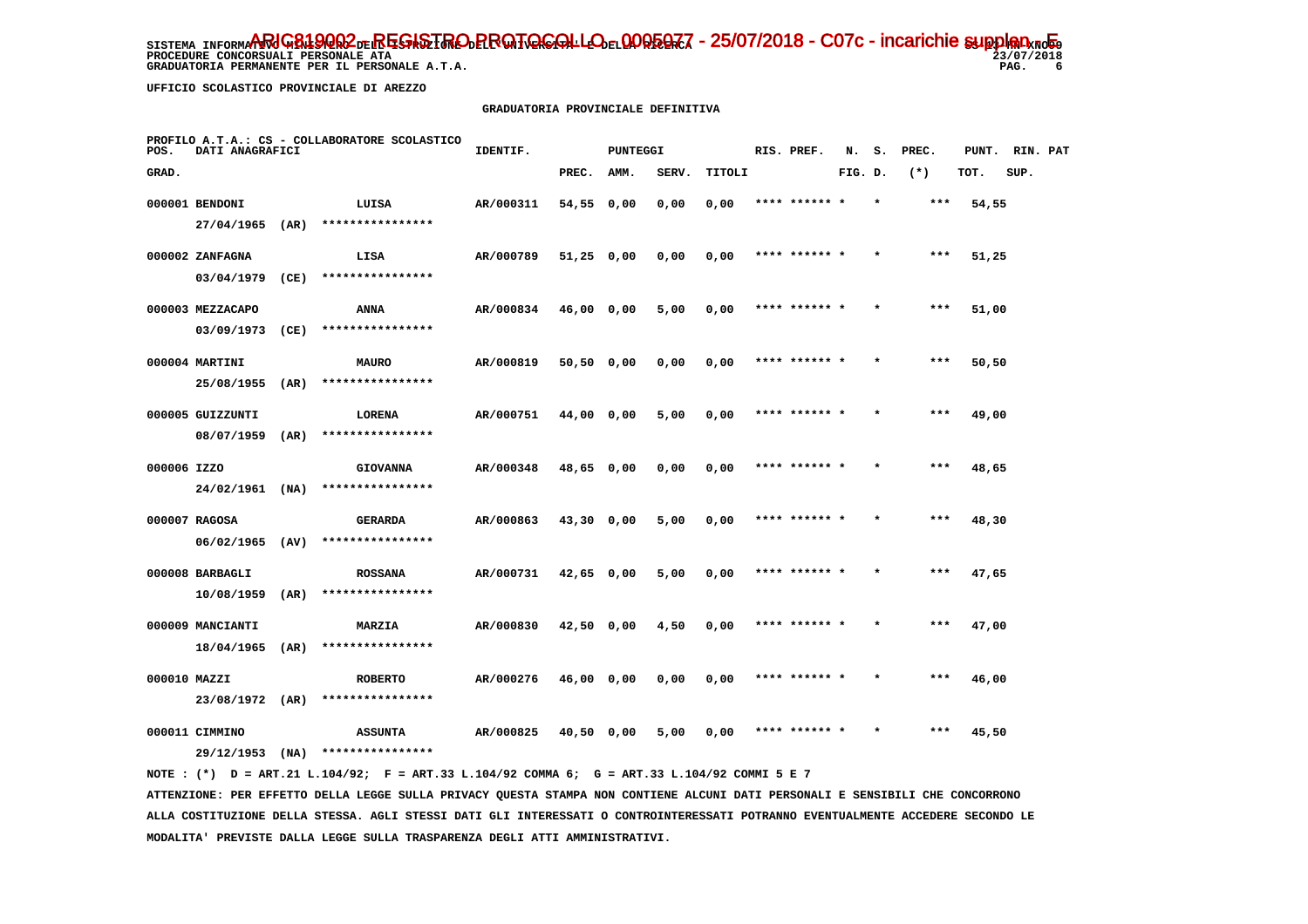**PROCEDURE CONCORSUALI PERSONALE ATA**<br> **PROCEDURE CONCORSUALI PERSONALE ATA** 23/07,<br>
GRADUATORIA PERMANENTE PER IL PERSONALE A.T.A.<br>
PAG.

 **GRADUATORIA PERMANENTE PER IL PERSONALE A.T.A.** 

 **UFFICIO SCOLASTICO PROVINCIALE DI AREZZO**

#### **GRADUATORIA PROVINCIALE DEFINITIVA**

| POS.         | DATI ANAGRAFICI   |      | PROFILO A.T.A.: CS - COLLABORATORE SCOLASTICO | IDENTIF.  |              | PUNTEGGI |       |        | RIS. PREF.    | N.      |         | S. PREC. |       | PUNT. RIN. PAT |  |
|--------------|-------------------|------|-----------------------------------------------|-----------|--------------|----------|-------|--------|---------------|---------|---------|----------|-------|----------------|--|
| GRAD.        |                   |      |                                               |           | PREC.        | AMM.     | SERV. | TITOLI |               | FIG. D. |         | $(*)$    | TOT.  | SUP.           |  |
|              | 000012 MASTACCHI  |      | LUISA                                         | AR/000761 | 45,50 0,00   |          | 0,00  | 0,00   |               |         |         | ***      | 45,50 |                |  |
|              | 01/11/1956        | (AR) | ****************                              |           |              |          |       |        |               |         |         |          |       |                |  |
|              | 000013 POPONCINI  |      | <b>FRANCA</b>                                 | AR/000844 | 40,00 0,00   |          | 5,00  | 0,00   | **** ****** * |         |         | $***$    | 45,00 |                |  |
|              | 23/04/1958        | (AR) | ****************                              |           |              |          |       |        |               |         |         |          |       |                |  |
|              | 000014 BUONDONNO  |      | <b>FERDINANDO</b>                             | AR/000927 | 38,75 0,00   |          | 5,50  | 0,00   | **** ****** * |         | $\star$ | $***$    | 44,25 |                |  |
|              | 29/05/1979        | (EE) | ****************                              |           |              |          |       |        |               |         |         |          |       |                |  |
|              | 000015 ESPOSITO   |      | LUISA                                         | AR/000875 | 39,00 0,00   |          | 5,00  | 0,00   | **** ****** * |         |         | $***$    | 44,00 |                |  |
|              | 19/11/1954        | (NA) | ****************                              |           |              |          |       |        |               |         |         |          |       |                |  |
|              | 000016 FRANCIOLI  |      | <b>DANIELA</b>                                | AR/000870 | 38,05 0,00   |          | 5,00  | 0,00   | **** ****** * |         |         | $***$    | 43,05 |                |  |
|              | 18/01/1959        | (AR) | ****************                              |           |              |          |       |        |               |         |         |          |       |                |  |
|              | 000017 ANDREINI   |      | RITA                                          | AR/000972 | 37,60 0,00   |          | 5,00  | 0,00   | **** ****** * |         |         | ***      | 42,60 |                |  |
|              | 20/12/1956        | (AR) | ****************                              |           |              |          |       |        |               |         |         |          |       |                |  |
|              | 000018 ROSELLI    |      | <b>CESARINA</b>                               | AR/000867 | $37,15$ 0,00 |          | 5,00  | 0,00   | **** ****** * |         |         | $***$    | 42,15 |                |  |
|              | 04/12/1957        | (AR) | ****************                              |           |              |          |       |        |               |         |         |          |       |                |  |
|              | 000019 MARIOTTONI |      | <b>ALFIERO</b>                                | AR/000832 | 37,00 0,00   |          | 5,00  | 0,00   | **** ****** * |         |         | ***      | 42,00 |                |  |
|              | 10/12/1959        | (AR) | ****************                              |           |              |          |       |        |               |         |         |          |       |                |  |
|              | 000020 MANNESCHI  |      | EDI MARIA                                     | AR/000979 | $36,50$ 0,00 |          | 5,00  | 0,00   | **** ****** * |         | $\star$ | ***      | 41,50 |                |  |
|              | 02/04/1960        | (AR) | ****************                              |           |              |          |       |        |               |         |         |          |       |                |  |
| 000021 DETTI |                   |      | <b>DANIELA</b>                                | AR/000858 | 36,90 0,00   |          | 4,50  | 0,00   | **** ****** * |         |         | $***$    | 41,40 |                |  |
|              | $07/04/1962$ (AR) |      | ****************                              |           |              |          |       |        |               |         |         |          |       |                |  |
|              | 000022 FALLERI    |      | <b>TIZIANA</b>                                | AR/000112 | 40,50 0,00   |          | 0,00  | 0,00   | **** ****** * |         |         | ***      | 40,50 |                |  |
|              | 13/01/1964 (PG)   |      | ****************                              |           |              |          |       |        |               |         |         |          |       |                |  |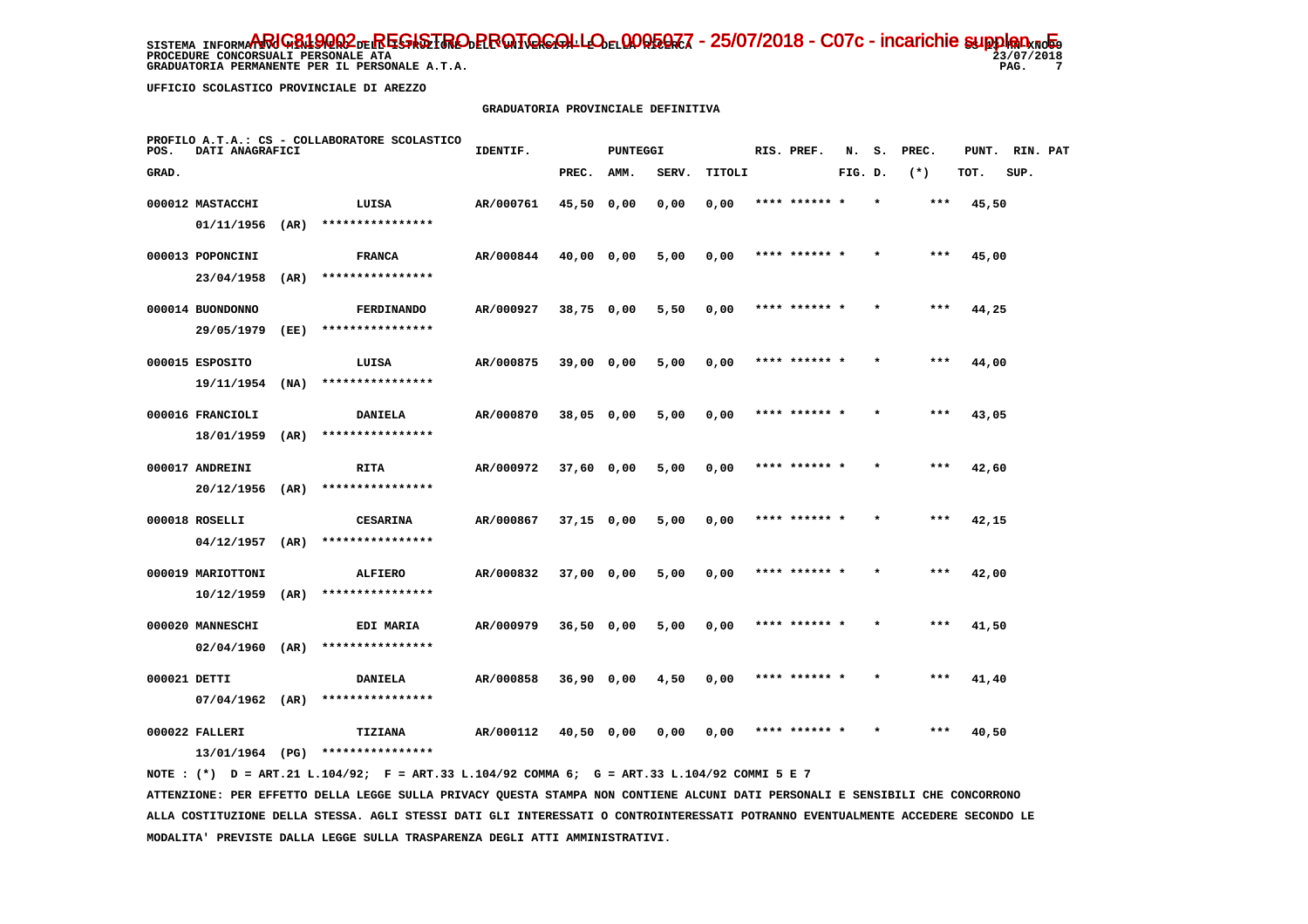**PROCEDURE CONCORSUALI PERSONALE ATA**<br> **PROCEDURE CONCORSUALI PERSONALE ATA** 23/07,<br>
GRADUATORIA PERMANENTE PER IL PERSONALE A.T.A.<br>
PAG.

 **GRADUATORIA PERMANENTE PER IL PERSONALE A.T.A.** 

 $23/07/2018$ 8

 **UFFICIO SCOLASTICO PROVINCIALE DI AREZZO**

#### **GRADUATORIA PROVINCIALE DEFINITIVA**

| POS.         | DATI ANAGRAFICI                               |      | PROFILO A.T.A.: CS - COLLABORATORE SCOLASTICO | IDENTIF.  |              | PUNTEGGI |       |        | RIS. PREF.    | N.      |         | S. PREC. |       | PUNT. RIN. PAT |  |
|--------------|-----------------------------------------------|------|-----------------------------------------------|-----------|--------------|----------|-------|--------|---------------|---------|---------|----------|-------|----------------|--|
| GRAD.        |                                               |      |                                               |           | PREC.        | AMM.     | SERV. | TITOLI |               | FIG. D. |         | $(*)$    | TOT.  | SUP.           |  |
|              | 000023 PROIETTI PICCIRILLI<br>18/04/1957 (RM) |      | LAURA<br>****************                     | AR/001013 | $35,17$ 0,00 |          | 5,00  | 0,00   |               |         |         | ***      | 40,17 |                |  |
|              | 000024 MARTELLI                               |      | MARIELLA                                      | AR/000726 | 39,50 0,00   |          | 0,00  | 0,00   | **** ****** * |         |         | $***$    | 39,50 |                |  |
|              | $15/09/1954$ (AR)                             |      | ****************                              |           |              |          |       |        |               |         |         |          |       |                |  |
|              | 000025 PAPINI                                 |      | <b>DOMENICO</b>                               | AR/000767 | 33,60 0,00   |          | 5,00  | 0,00   | **** ****** * |         | $\star$ | $***$    | 38,60 |                |  |
|              | 25/12/1963                                    | (AR) | ****************                              |           |              |          |       |        |               |         |         |          |       |                |  |
| 000026 GRECO |                                               |      | <b>COLOMBA</b>                                | AR/000813 | 38,60 0,00   |          | 0,00  | 0,00   | **** ****** * |         |         | $***$    | 38,60 |                |  |
|              | 08/12/1968                                    | (NA) | ****************                              |           |              |          |       |        |               |         |         |          |       |                |  |
|              | 000027 FUSCALDO                               |      | FRANCESCA RITA                                | AR/000827 | $33,50$ 0,00 |          | 5,00  | 0,00   | **** ****** * |         |         | $***$    | 38,50 |                |  |
|              | 01/03/1965                                    | (KR) | ****************                              |           |              |          |       |        |               |         |         |          |       |                |  |
|              | 000028 CECCARELLI                             |      | <b>DAVID</b><br>****************              | AR/000815 | $38,45$ 0,00 |          | 0,00  | 0,00   | **** ****** * |         | $\star$ | $***$    | 38,45 |                |  |
|              | 14/07/1969                                    | (AR) |                                               |           |              |          |       |        |               |         |         |          |       |                |  |
|              | 000029 CIGOLINI<br>26/06/1958                 | (AR) | <b>GIOVANNA</b><br>****************           | AR/000871 | $31,50$ 0,00 |          | 5,00  | 0,00   | **** ******   |         |         | $***$    | 36,50 |                |  |
|              |                                               |      |                                               |           |              |          |       |        | **** ****** * |         |         | $***$    |       |                |  |
|              | 000030 BARONCINI<br>09/10/1961                | (AR) | PATRIZIA<br>****************                  | AR/000664 | $36,15$ 0,00 |          | 0,00  | 0,00   |               |         |         |          | 36,15 |                |  |
|              | 000031 CIPRIANI                               |      | <b>MARCO</b>                                  | AR/000540 | 34,60 0,00   |          | 0,00  | 0,00   | **** ****** * |         |         | $***$    | 34,60 |                |  |
|              | 21/06/1962                                    | (AR) | ****************                              |           |              |          |       |        |               |         |         |          |       |                |  |
|              | 000032 CAVALLI                                |      | <b>GIUSEPPINA</b>                             | AR/001008 | 28,99 0,00   |          | 5,00  | 0,00   | **** ****** * |         |         | $***$    | 33,99 |                |  |
|              | 17/03/1973 (CT)                               |      | ****************                              |           |              |          |       |        |               |         |         |          |       |                |  |
| 000033 SENSI |                                               |      | <b>GIOVANNA</b>                               | AR/000846 | $31,25$ 0,00 |          | 0,00  | 0,00   |               |         |         | ***      | 31,25 |                |  |
|              | 30/01/1968                                    | (AR) | ****************                              |           |              |          |       |        |               |         |         |          |       |                |  |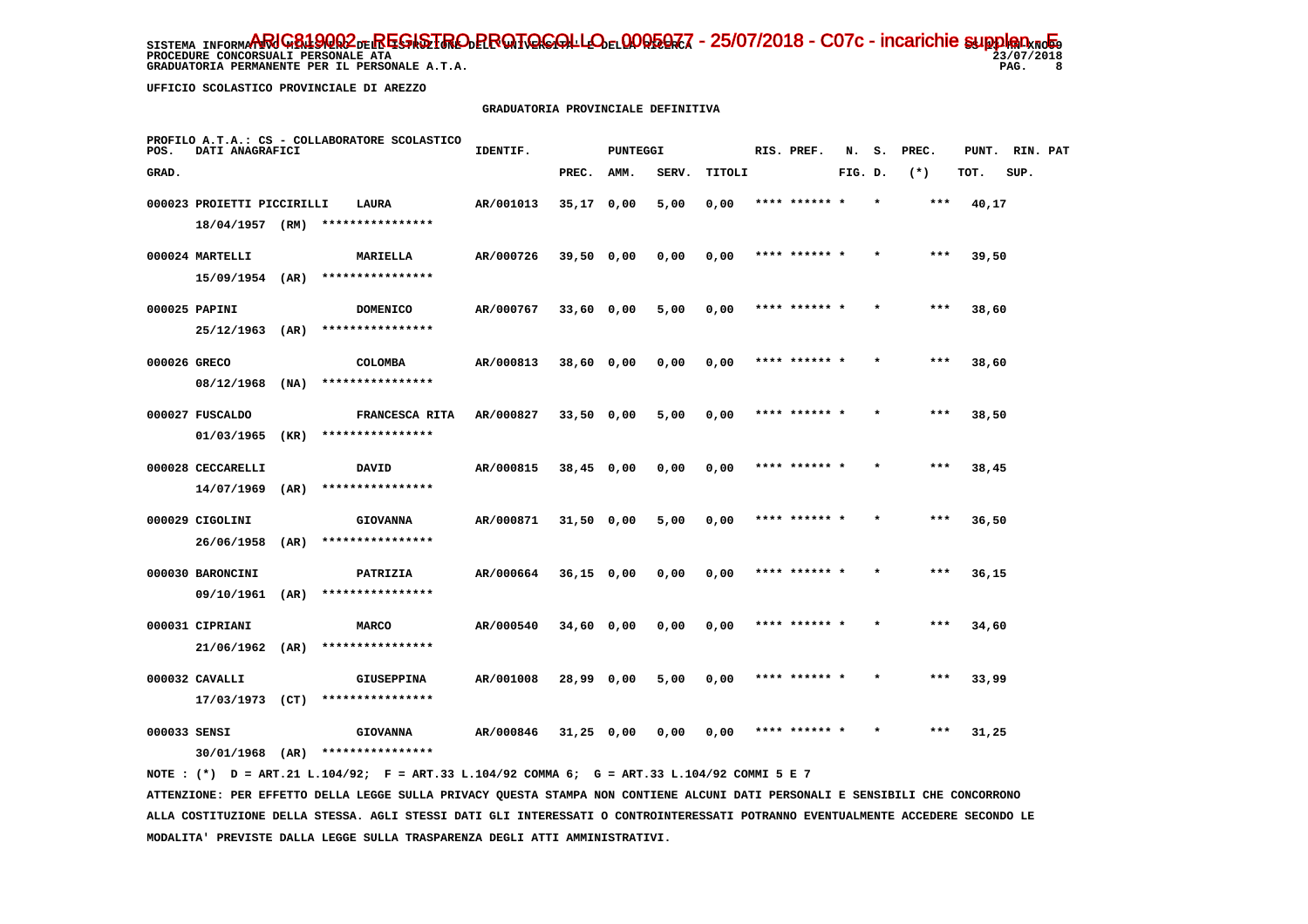**PROCEDURE CONCORSUALI PERSONALE ATA**<br> **PROCEDURE CONCORSUALI PERSONALE ATA** 23/07,<br>
GRADUATORIA PERMANENTE PER IL PERSONALE A.T.A.<br>
PAG.

 **GRADUATORIA PERMANENTE PER IL PERSONALE A.T.A.** 

 $23/07/2018$ 9

 **UFFICIO SCOLASTICO PROVINCIALE DI AREZZO**

#### **GRADUATORIA PROVINCIALE DEFINITIVA**

| POS.         | DATI ANAGRAFICI   |      | PROFILO A.T.A.: CS - COLLABORATORE SCOLASTICO | IDENTIF.  |              | PUNTEGGI |       |        |      | RIS. PREF.    | N.      | s.      | PREC. | PUNT. | RIN. PAT |  |
|--------------|-------------------|------|-----------------------------------------------|-----------|--------------|----------|-------|--------|------|---------------|---------|---------|-------|-------|----------|--|
| GRAD.        |                   |      |                                               |           | PREC.        | AMM.     | SERV. | TITOLI |      |               | FIG. D. |         | $(*)$ | TOT.  | SUP.     |  |
|              | 000034 DEL BIANCO |      | <b>SANDRO</b>                                 | AR/000826 | $30,40$ 0,00 |          | 0,00  | 0,00   |      |               |         |         | ***   | 30,40 |          |  |
|              | 05/01/1960        | (AR) | ****************                              |           |              |          |       |        |      |               |         |         |       |       |          |  |
|              | 000035 VIGNINI    |      | MARIA                                         | AR/000836 | 28,10 0,00   |          | 2,00  | 0,00   |      | **** ****** * |         |         | $***$ | 30,10 |          |  |
|              | 08/09/1955        | (AR) | ****************                              |           |              |          |       |        |      |               |         |         |       |       |          |  |
| 000036 RICCI |                   |      | <b>MONICA</b>                                 | AR/000976 | 25,00 0,00   |          | 5,00  | 0,00   |      | **** ****** * |         | $\star$ | $***$ | 30,00 |          |  |
|              | 22/04/1965        | (AR) | ****************                              |           |              |          |       |        |      |               |         |         |       |       |          |  |
|              | 000037 FONTANELLI |      | <b>CLORELLA</b>                               | AR/001010 | 24,80 0,00   |          | 5,00  | 0,00   |      | **** ****** * |         |         | $***$ | 29,80 |          |  |
|              | 24/05/1970        | (FI) | ****************                              |           |              |          |       |        |      |               |         |         |       |       |          |  |
|              | 000038 CHERUBINI  |      | <b>LAURA</b>                                  | AR/000743 | 29,60 0,00   |          | 0,00  | 0,00   |      | **** ****** * |         |         | $***$ | 29,60 |          |  |
|              | 08/03/1966        | (AR) | ****************                              |           |              |          |       |        |      |               |         |         |       |       |          |  |
|              | 000039 MENGONI    |      | CARLA                                         | AR/001028 | 24,05 0,00   |          | 5,00  | 0,00   |      | **** ****** * |         | $\star$ | $***$ | 29,05 |          |  |
|              | 28/03/1958        | (AR) | ****************                              |           |              |          |       |        |      |               |         |         |       |       |          |  |
|              | 000040 FRUMENTI   |      | <b>EMANUELA</b>                               | AR/001011 | 23,84 0,00   |          | 5,00  | 0,00   | **** |               |         |         | $***$ | 28,84 |          |  |
|              | 24/05/1972        | (RM) | ****************                              |           |              |          |       |        |      |               |         |         |       |       |          |  |
|              | 000041 CAPPETTI   |      | MANUELA                                       | AR/000857 | 28,65 0,00   |          | 0,00  | 0,00   |      | **** ****** * |         |         | $***$ | 28,65 |          |  |
|              | 01/09/1969        | (AR) | ****************                              |           |              |          |       |        |      |               |         |         |       |       |          |  |
|              | 000042 DEAMBROSIS |      | LUCIANA                                       | AR/000541 | 28,40 0,00   |          | 0,00  | 0,00   |      | **** ****** * |         |         | $***$ | 28,40 |          |  |
|              | 14/06/1958        | (AL) | ****************                              |           |              |          |       |        |      |               |         |         |       |       |          |  |
|              | 000043 GIACCHI    |      | <b>ALESSIO</b>                                | AR/000860 | 27,85 0,00   |          | 0,00  | 0,00   |      | **** ****** * |         |         | $***$ | 27,85 |          |  |
|              | 26/03/1971 (AR)   |      | ****************                              |           |              |          |       |        |      |               |         |         |       |       |          |  |
|              | 000044 AMORINI    |      | PATRIZIO                                      | AR/000812 | 27,40 0,00   |          | 0,00  | 0,00   |      |               |         |         |       | 27,40 |          |  |
|              | 05/03/1965        | (PG) | ****************                              |           |              |          |       |        |      |               |         |         |       |       |          |  |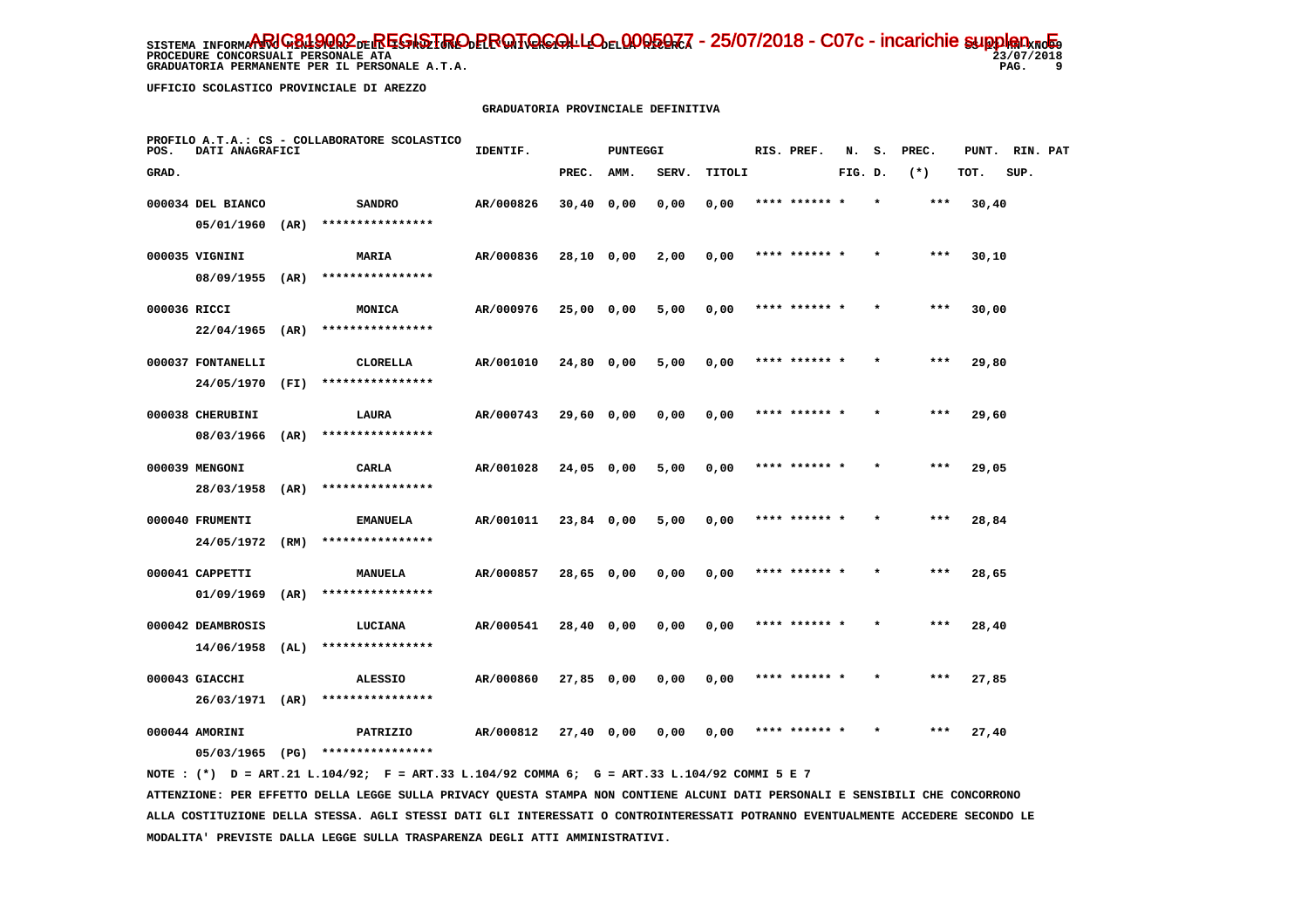**PROCEDURE CONCORSUALI PERSONALE ATA** 

 **GRADUATORIA PERMANENTE PER IL PERSONALE A.T.A.** 

 **UFFICIO SCOLASTICO PROVINCIALE DI AREZZO**

#### **GRADUATORIA PROVINCIALE DEFINITIVA**

| POS.         | DATI ANAGRAFICI                      |      | PROFILO A.T.A.: CS - COLLABORATORE SCOLASTICO | IDENTIF.  |              | PUNTEGGI |       |        | RIS. PREF.    | N.      | s.      | PREC. | PUNT. | RIN. PAT |  |
|--------------|--------------------------------------|------|-----------------------------------------------|-----------|--------------|----------|-------|--------|---------------|---------|---------|-------|-------|----------|--|
| GRAD.        |                                      |      |                                               |           | PREC.        | AMM.     | SERV. | TITOLI |               | FIG. D. |         | $(*)$ | TOT.  | SUP.     |  |
|              | 000045 FERLAUTO                      |      | CARMELITA                                     | AR/001009 | $22,25$ 0,00 |          | 5,00  | 0,00   | **** ******   |         |         | $***$ | 27,25 |          |  |
|              | 13/08/1976 (EE)                      |      | ****************                              |           |              |          |       |        |               |         |         |       |       |          |  |
|              | 000046 MAGGESI                       |      | <b>NADIA</b>                                  | AR/000756 | 27,20 0,00   |          | 0,00  | 0,00   | **** ****** * |         |         | $***$ | 27,20 |          |  |
|              | 12/08/1965                           | (PG) | ****************                              |           |              |          |       |        |               |         |         |       |       |          |  |
|              | 000047 TACCHINI                      |      | <b>MARCO</b>                                  | AR/000835 | 27,00 0,00   |          | 0,00  | 0,00   | **** ****** * |         | $\star$ | ***   | 27,00 |          |  |
|              | 31/10/1965                           | (AR) | ****************                              |           |              |          |       |        |               |         |         |       |       |          |  |
|              | 000048 BROZZI                        |      | PATRIZIA                                      | AR/000739 | $26,85$ 0,00 |          | 0,00  | 0,00   |               |         |         | $***$ | 26,85 |          |  |
|              | 26/09/1959                           | (PG) | ****************                              |           |              |          |       |        |               |         |         |       |       |          |  |
|              | 000049 MONTUORI                      |      | ANNA                                          | AR/000985 | $22,15$ 0,00 |          | 4,50  | 0,00   | **** ****** * |         |         | $***$ | 26,65 |          |  |
|              | 21/02/1969                           | (NA) | ****************                              |           |              |          |       |        |               |         |         |       |       |          |  |
|              | 000050 MONTESI                       |      | <b>MARIA GAETANA</b>                          | AR/000764 | 26,55 0,00   |          | 0,00  | 0,00   | **** ****** * |         |         | $***$ | 26,55 |          |  |
|              | 24/03/1960                           | (AR) | ****************                              |           |              |          |       |        |               |         |         |       |       |          |  |
|              | 000051 ZUCCHINI                      |      | MARIA LUISA                                   | AR/000581 | $26,50$ 0,00 |          | 0,00  | 0,00   | **** ******   |         |         | ***   | 26,50 |          |  |
|              | 06/05/1961 (AR)                      |      | ****************                              |           |              |          |       |        |               |         |         |       |       |          |  |
|              | 000052 PASQUI                        |      | <b>GABRIELE</b><br>****************           | AR/000842 | $26,05$ 0,00 |          | 0,00  | 0,00   | **** ****** * |         |         | $***$ | 26,05 |          |  |
|              | 06/03/1968 (AR)                      |      |                                               |           |              |          |       |        |               |         |         |       |       |          |  |
| 000053 ROSSI | 13/08/1966 (PG)                      |      | <b>FRANCESCO</b><br>****************          | AR/000562 | 26,00 0,00   |          | 0,00  | 0,00   | **** ****** * |         |         | $***$ | 26,00 |          |  |
|              |                                      |      |                                               |           |              |          |       |        |               |         |         |       |       |          |  |
|              | 000054 PIEROZZI<br>$05/12/1968$ (AR) |      | <b>SABRINA</b><br>****************            | AR/000975 | 21,00 0,00   |          | 5,00  | 0,00   | **** ****** * |         |         | $***$ | 26,00 |          |  |
|              |                                      |      |                                               |           |              |          |       |        |               |         |         |       |       |          |  |
| 000055 ROSSI | 14/05/1969                           | (AR) | <b>MONIA</b><br>****************              | AR/000866 | 26,00 0,00   |          | 0.00  | 0,00   |               |         |         | ***   | 26,00 |          |  |
|              |                                      |      |                                               |           |              |          |       |        |               |         |         |       |       |          |  |

 **NOTE : (\*) D = ART.21 L.104/92; F = ART.33 L.104/92 COMMA 6; G = ART.33 L.104/92 COMMI 5 E 7 ATTENZIONE: PER EFFETTO DELLA LEGGE SULLA PRIVACY QUESTA STAMPA NON CONTIENE ALCUNI DATI PERSONALI E SENSIBILI CHE CONCORRONO**

 **ALLA COSTITUZIONE DELLA STESSA. AGLI STESSI DATI GLI INTERESSATI O CONTROINTERESSATI POTRANNO EVENTUALMENTE ACCEDERE SECONDO LE MODALITA' PREVISTE DALLA LEGGE SULLA TRASPARENZA DEGLI ATTI AMMINISTRATIVI.**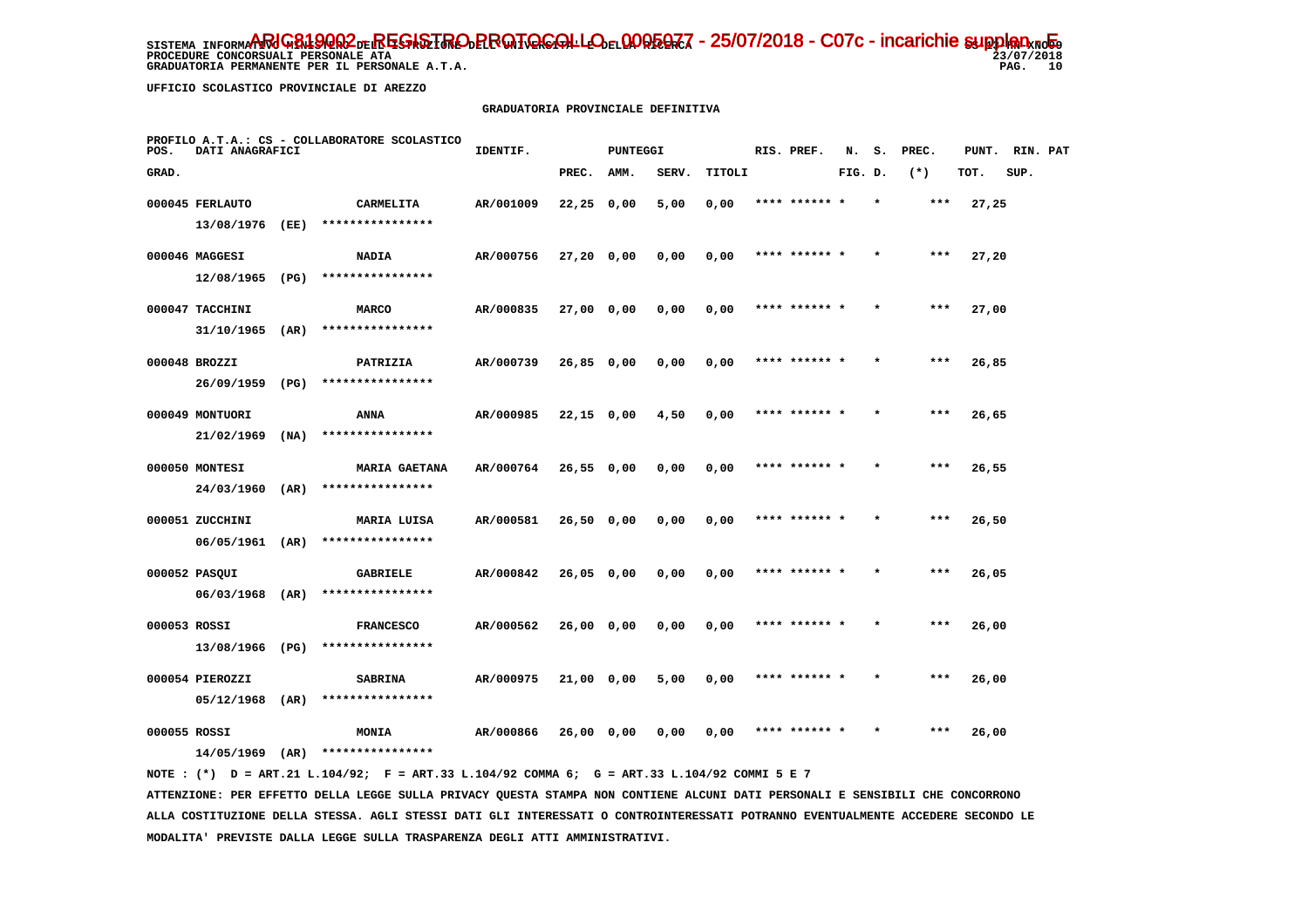**PROCEDURE CONCORSUALI PERSONALE ATA** 

GRADUATORIA PERMANENTE PER IL PERSONALE A.T.A.

 $23/07/2018$ PAG. 11

 **UFFICIO SCOLASTICO PROVINCIALE DI AREZZO**

#### **GRADUATORIA PROVINCIALE DEFINITIVA**

| POS.  | DATI ANAGRAFICI              |      | PROFILO A.T.A.: CS - COLLABORATORE SCOLASTICO | IDENTIF.  |              | PUNTEGGI |       |        | RIS. PREF.    | N.      | s.      | PREC. | PUNT. | RIN. PAT |  |
|-------|------------------------------|------|-----------------------------------------------|-----------|--------------|----------|-------|--------|---------------|---------|---------|-------|-------|----------|--|
| GRAD. |                              |      |                                               |           | PREC.        | AMM.     | SERV. | TITOLI |               | FIG. D. |         | $(*)$ | TOT.  | SUP.     |  |
|       | 000056 IMBRIANO              |      | <b>PAOLO</b>                                  | AR/000861 | $25,25$ 0,00 |          | 0,00  | 0,00   | **** ******   |         |         | $***$ | 25,25 |          |  |
|       | 29/11/1973                   | (NA) | ****************                              |           |              |          |       |        |               |         |         |       |       |          |  |
|       | 000057 CAMPOLIETI            |      | <b>GERARDA</b>                                | AR/001007 | 20,50 0,00   |          | 4,50  | 0,00   | **** ****** * |         |         | $***$ | 25,00 |          |  |
|       | 03/07/1965                   | (CB) | ****************                              |           |              |          |       |        |               |         |         |       |       |          |  |
|       | 000058 BERARDI               |      | <b>ANTONIETTA</b>                             | AR/000643 | 24,75 0,00   |          | 0,00  | 0,00   | **** ****** * |         | $\star$ | $***$ | 24,75 |          |  |
|       | 13/05/1966                   | (NA) | ****************                              |           |              |          |       |        |               |         |         |       |       |          |  |
|       | 000059 MASSAINI              |      | YLENIA                                        | AR/001026 | 20,20 0,00   |          | 4,50  | 0,00   | **** ****** * |         |         | ***   | 24,70 |          |  |
|       | 03/10/1981 (AR)              |      | ****************                              |           |              |          |       |        |               |         |         |       |       |          |  |
|       | 000060 ROMIZI                |      | PAOLA ALBERTA                                 | AR/000419 | 24,53 0,00   |          | 0,00  | 0,00   | **** ****** * |         |         | $***$ | 24,53 |          |  |
|       | 05/07/1955 (GE)              |      | ****************                              |           |              |          |       |        |               |         |         |       |       |          |  |
|       | 000061 BAZZANTI              |      | <b>MARILENA</b>                               | AR/001006 | 19,50 0,00   |          | 5,00  | 0,00   | **** ****** * |         | $\star$ | $***$ | 24,50 |          |  |
|       | 17/07/1961                   | (AR) | ****************                              |           |              |          |       |        |               |         |         |       |       |          |  |
|       | 000062 POLIDORI              |      | MARILENA                                      | AR/000773 | 20,40 0,00   |          | 3,60  | 0,00   |               |         |         | ***   | 24,00 |          |  |
|       | 01/05/1964 (PG)              |      | ****************                              |           |              |          |       |        |               |         |         |       |       |          |  |
|       | 000063 CODOLO                |      | <b>ROSANNA</b>                                | AR/001024 | 19,50 0,00   |          | 4,50  | 0,00   | **** ****** * |         |         | $***$ | 24,00 |          |  |
|       | 13/01/1957                   | (VE) | ****************                              |           |              |          |       |        |               |         |         |       |       |          |  |
|       | 000064 VALENTINI             |      | <b>GEMMA</b>                                  | AR/000785 | 23,45 0,00   |          | 0,00  | 0,00   | **** ****** * |         |         | $***$ | 23,45 |          |  |
|       | 19/01/1974                   | (AR) | ****************                              |           |              |          |       |        |               |         |         |       |       |          |  |
|       | 000065 LIGNANI               |      | <b>FRANCESCA</b>                              | AR/001025 | 18,00 0,00   |          | 5,00  | 0,00   | **** ****** * |         |         | $***$ | 23,00 |          |  |
|       | $11/08/1976$ (AR)            |      | ****************                              |           |              |          |       |        |               |         |         |       |       |          |  |
|       | 000066 ALIMENA<br>10/08/1957 | (CS) | LORENZA<br>****************                   | AR/000971 | 22,33 0,00   |          | 0,50  | 0,00   |               |         |         |       | 22,83 |          |  |
|       |                              |      |                                               |           |              |          |       |        |               |         |         |       |       |          |  |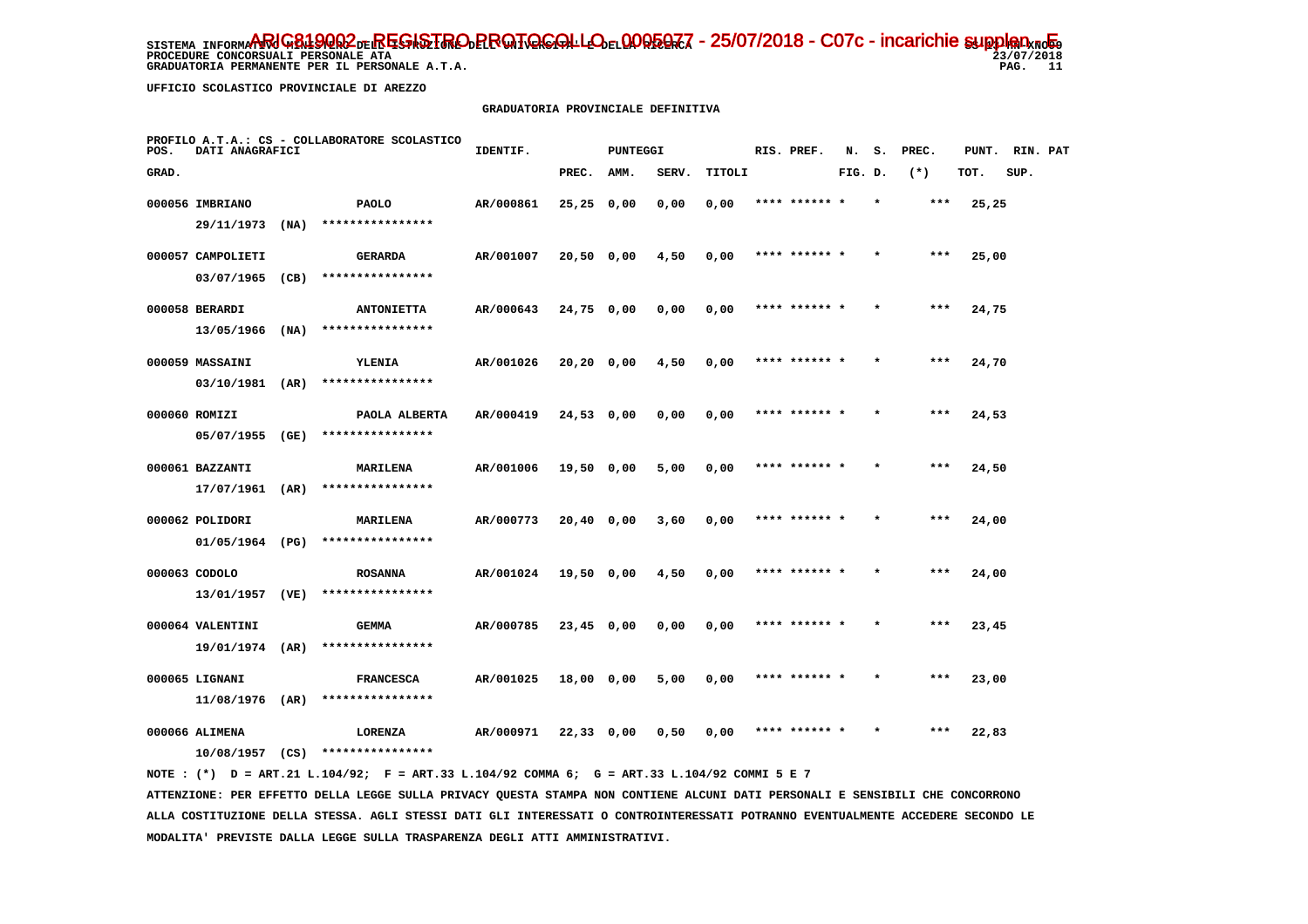**PROCEDURE CONCORSUALI PERSONALE ATA** 

 **GRADUATORIA PERMANENTE PER IL PERSONALE A.T.A.** 

 $23/07/2018$ PAG. 12

 **UFFICIO SCOLASTICO PROVINCIALE DI AREZZO**

#### **GRADUATORIA PROVINCIALE DEFINITIVA**

| POS.         | DATI ANAGRAFICI   |      | PROFILO A.T.A.: CS - COLLABORATORE SCOLASTICO | IDENTIF.  |              | <b>PUNTEGGI</b> |       |        | RIS. PREF.    | N.      | s.      | PREC. | PUNT. | RIN. PAT |  |
|--------------|-------------------|------|-----------------------------------------------|-----------|--------------|-----------------|-------|--------|---------------|---------|---------|-------|-------|----------|--|
| GRAD.        |                   |      |                                               |           | PREC.        | AMM.            | SERV. | TITOLI |               | FIG. D. |         | $(*)$ | TOT.  | SUP.     |  |
|              | 000067 SPINGOLA   |      | <b>GIOVANNINA</b>                             | AR/000978 | $22,62$ 0,00 |                 | 0,00  | 0,00   | **** ****** * |         |         | ***   | 22,62 |          |  |
|              | 27/09/1964 (CS)   |      | ****************                              |           |              |                 |       |        |               |         |         |       |       |          |  |
|              | 000068 SALVINI    |      | <b>SESIANA</b>                                | AR/001032 | 17,60 0,00   |                 | 5,00  | 0,00   | **** ****** * |         |         | ***   | 22,60 |          |  |
|              | 31/01/1973 (PO)   |      | ****************                              |           |              |                 |       |        |               |         |         |       |       |          |  |
| 000069 RASO  |                   |      | <b>ROBERTA</b>                                | AR/000882 | $22,25$ 0,00 |                 | 0,00  | 0,00   | **** ****** * |         |         | $***$ | 22,25 |          |  |
|              | $30/07/1965$ (AR) |      | ****************                              |           |              |                 |       |        |               |         |         |       |       |          |  |
|              | 000070 BALDINI    |      | <b>GIANCARLO</b>                              | AR/001023 | 17,20 0,00   |                 | 5,00  | 0,00   | **** ****** * |         | $\star$ | $***$ | 22,20 |          |  |
|              | 28/03/1958        | (AR) | ****************                              |           |              |                 |       |        |               |         |         |       |       |          |  |
|              | 000071 STRACCALI  |      | MIRANDA                                       | AR/001033 | 17,15 0,00   |                 | 5,00  | 0,00   | **** ****** * |         |         | ***   | 22,15 |          |  |
|              | 14/12/1963        | (AR) | ****************                              |           |              |                 |       |        |               |         |         |       |       |          |  |
|              | 000072 PIOMBONI   |      | MAURIZIO                                      | AR/000868 | 22,00 0,00   |                 | 0,00  | 0,00   | **** ****** * |         |         | $***$ | 22,00 |          |  |
|              | 06/07/1960        | (AR) | ****************                              |           |              |                 |       |        |               |         |         |       |       |          |  |
|              | 000073 VALDARNINI |      | <b>SIMONETTA</b>                              | AR/000883 | 21,50 0,00   |                 | 0.00  | 0,00   | **** ****** * |         |         | $***$ | 21,50 |          |  |
|              | 04/04/1968        | (AR) | ****************                              |           |              |                 |       |        |               |         |         |       |       |          |  |
|              | 000074 ROMANO     |      | GIUSEPPINA SUSAN AR/001030                    |           | 16,20 0,00   |                 | 5,00  | 0,00   | **** ****** * |         |         | ***   | 21,20 |          |  |
|              | $28/07/1965$ (NA) |      | ****************                              |           |              |                 |       |        |               |         |         |       |       |          |  |
| 000075 PECCI |                   |      | <b>PAOLA</b>                                  | AR/001029 | 16,50 0,00   |                 | 4,50  | 0,00   | **** ****** * |         |         | ***   | 21,00 |          |  |
|              | 31/10/1965 (PG)   |      | ****************                              |           |              |                 |       |        |               |         |         |       |       |          |  |
| 000076 MARRI |                   |      | LUCIANA<br>****************                   | AR/000262 | 20,90 0,00   |                 | 0,00  | 0,00   | **** ****** * |         |         | ***   | 20,90 |          |  |
|              | $13/02/1963$ (AR) |      |                                               |           |              |                 |       |        |               |         |         |       |       |          |  |
|              | 000077 ALPINI     |      | <b>MAURA</b>                                  | AR/000853 | $20,75$ 0,00 |                 | 0,00  | 0,00   | **** ****** * |         |         | $***$ | 20,75 |          |  |
|              | 01/03/1965        | (AR) | ****************                              |           |              |                 |       |        |               |         |         |       |       |          |  |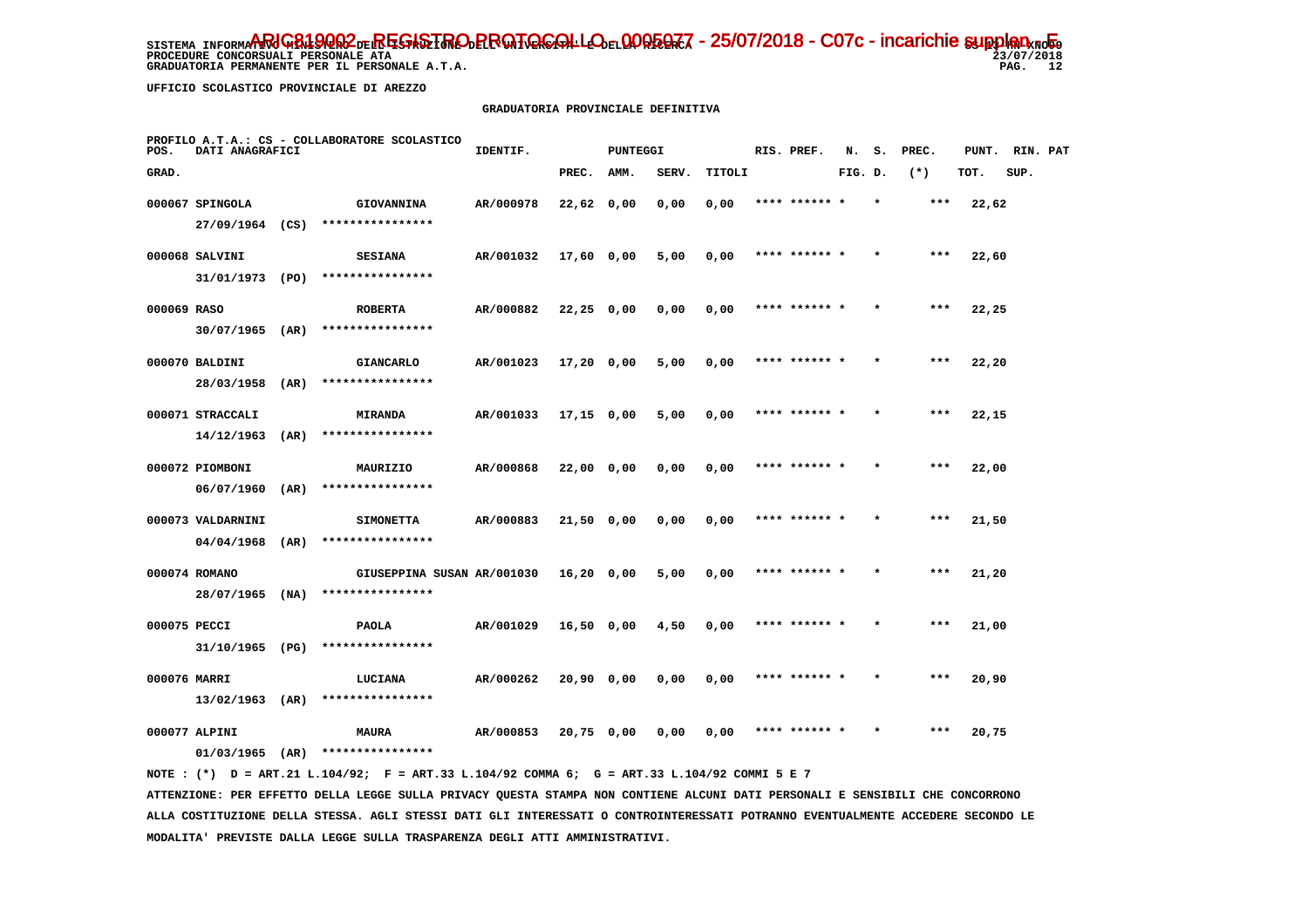**PROCEDURE CONCORSUALI PERSONALE ATA** 

 **GRADUATORIA PERMANENTE PER IL PERSONALE A.T.A.** 

 $23/07/2018$ PAG. 13

 **UFFICIO SCOLASTICO PROVINCIALE DI AREZZO**

### **GRADUATORIA PROVINCIALE DEFINITIVA**

| POS.        | DATI ANAGRAFICI   |      | PROFILO A.T.A.: CS - COLLABORATORE SCOLASTICO | IDENTIF.  |               | PUNTEGGI |       |        | RIS. PREF.    | N.      | s.      | PREC. | PUNT. | RIN. PAT |  |
|-------------|-------------------|------|-----------------------------------------------|-----------|---------------|----------|-------|--------|---------------|---------|---------|-------|-------|----------|--|
| GRAD.       |                   |      |                                               |           | PREC.         | AMM.     | SERV. | TITOLI |               | FIG. D. |         | $(*)$ | TOT.  | SUP.     |  |
|             | 000078 MARINI     |      | <b>SIMONA</b>                                 | AR/000759 | 20,50 0,00    |          | 0,00  | 0,00   | **** ****** * |         | $\star$ | ***   | 20,50 |          |  |
|             | $01/11/1970$ (AR) |      | ****************                              |           |               |          |       |        |               |         |         |       |       |          |  |
| 000079 ROTA |                   |      | <b>ROSARIA</b>                                | AR/001031 | 15,85 0,00    |          | 4,50  | 0,00   | **** ******   |         |         | $***$ | 20,35 |          |  |
|             | 08/08/1968        | (NA) | ****************                              |           |               |          |       |        |               |         |         |       |       |          |  |
|             | 000080 DIONIGI    |      | <b>GIANLUCA</b>                               | AR/000745 | 20, 20, 0, 00 |          | 0,00  | 0,00   | **** ****** * |         | $\star$ | ***   | 20,20 |          |  |
|             | 13/08/1971 (VA)   |      | ****************                              |           |               |          |       |        |               |         |         |       |       |          |  |
|             | 000081 CIABATTINI |      | SILVIA                                        | AR/000791 | 20,00 0,00    |          | 0,00  | 0,00   | **** ****** * |         |         | ***   | 20,00 |          |  |
|             | 09/04/1968        | (AR) | ****************                              |           |               |          |       |        |               |         |         |       |       |          |  |
|             | 000082 D'AMBROSIO |      | <b>MARIA LUIGIA</b>                           | AR/000922 | 19,95 0,00    |          | 0,00  | 0,00   | **** ****** * |         |         | $***$ | 19,95 |          |  |
|             | 19/01/1961 (LT)   |      | ****************                              |           |               |          |       |        |               |         |         |       |       |          |  |
|             | 000083 FOGNANI    |      | SILVIA                                        | AR/000792 | 19,90 0,00    |          | 0,00  | 0,00   | **** ****** * |         |         | $***$ | 19,90 |          |  |
|             | $01/12/1972$ (AR) |      | ****************                              |           |               |          |       |        |               |         |         |       |       |          |  |
|             | 000084 MACCHERINI |      | MATILDE                                       | AR/000862 | 19,85 0,00    |          | 0,00  | 0,00   |               |         |         | $***$ | 19,85 |          |  |
|             | 28/03/1964        | (AR) | ****************                              |           |               |          |       |        |               |         |         |       |       |          |  |
|             | 000085 TOFANELLI  |      | <b>GIANFRANCO</b>                             | AR/000784 | 19,85 0,00    |          | 0,00  | 0,00   | **** ****** * |         |         | $***$ | 19,85 |          |  |
|             | 05/08/1957        | (PG) | ****************                              |           |               |          |       |        |               |         |         |       |       |          |  |
|             | 000086 LAZZERI    |      | PATRIZIA                                      | AR/000753 | 19,80 0,00    |          | 0,00  | 0,00   | **** ****** * |         |         | $***$ | 19,80 |          |  |
|             | 04/04/1958        | (AR) | ****************                              |           |               |          |       |        |               |         |         |       |       |          |  |
|             | 000087 GEPPONI    |      | <b>GRAZIANO</b>                               | AR/000814 | 19,70 0,00    |          | 0,00  | 0,00   | **** ****** * |         |         | $***$ | 19,70 |          |  |
|             | $10/05/1960$ (AL) |      | ****************                              |           |               |          |       |        |               |         |         |       |       |          |  |
|             | 000088 SIMONTI    |      | <b>ELISABETTA</b><br>****************         | AR/000781 | 19,60 0,00    |          | 0.00  | 0,00   |               |         |         | ***   | 19,60 |          |  |
|             | 11/11/1967        | (AR) |                                               |           |               |          |       |        |               |         |         |       |       |          |  |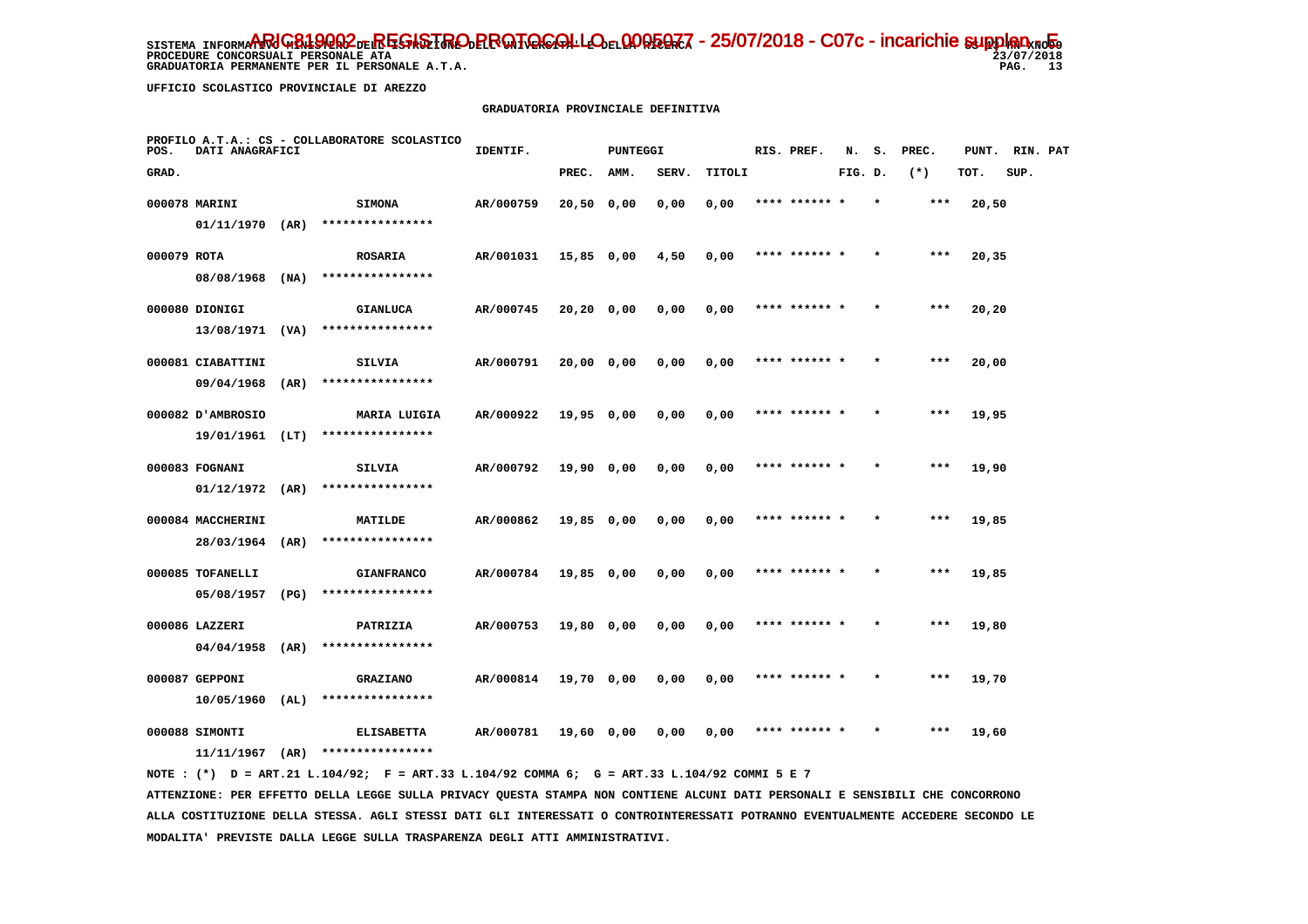**PROCEDURE CONCORSUALI PERSONALE ATA** 

 **GRADUATORIA PERMANENTE PER IL PERSONALE A.T.A.** 

 $23/07/2018$ PAG. 14

 **UFFICIO SCOLASTICO PROVINCIALE DI AREZZO**

#### **GRADUATORIA PROVINCIALE DEFINITIVA**

| POS.         | DATI ANAGRAFICI    |      | PROFILO A.T.A.: CS - COLLABORATORE SCOLASTICO | IDENTIF.  |            | PUNTEGGI |                       |        | RIS. PREF.    | N.      | s.      | PREC. | PUNT. | RIN. PAT |  |
|--------------|--------------------|------|-----------------------------------------------|-----------|------------|----------|-----------------------|--------|---------------|---------|---------|-------|-------|----------|--|
| GRAD.        |                    |      |                                               |           | PREC.      | AMM.     | SERV.                 | TITOLI |               | FIG. D. |         | $(*)$ | TOT.  | SUP.     |  |
|              | 000089 TACCONI     |      | MAURIZIO                                      | AR/000782 | 19,55 0,00 |          | 0,00                  | 0,00   | **** ****** * |         | $\star$ | ***   | 19,55 |          |  |
|              | 15/10/1965 (AR)    |      | ****************                              |           |            |          |                       |        |               |         |         |       |       |          |  |
|              | 000090 POGGINI     |      | LORELLA                                       | AR/001035 | 14,50 0,00 |          | 5,00                  | 0,00   | **** ****** * |         |         | ***   | 19,50 |          |  |
|              | $31/07/1961$ (AR)  |      | ****************                              |           |            |          |                       |        |               |         |         |       |       |          |  |
| 000091 DETTI |                    |      | ANNA MARIA                                    | AR/000744 | 19,35 0,00 |          | 0,00                  | 0,00   | **** ****** * |         |         | ***   | 19,35 |          |  |
|              | 08/02/1968         | (AR) | ****************                              |           |            |          |                       |        |               |         |         |       |       |          |  |
|              | 000092 DE GIOVANNI |      | <b>ENRICO</b>                                 | AR/000974 | 17,65 0,00 |          | 1,50                  | 0,00   | **** ****** * |         |         | $***$ | 19,15 |          |  |
|              | $14/11/1971$ (NA)  |      | ****************                              |           |            |          |                       |        |               |         |         |       |       |          |  |
|              | 000093 CORBELLI    |      | <b>GIANCARLO</b>                              | AR/000256 | 19,00 0,00 |          | 0,00                  | 0,00   | **** ****** * |         |         | ***   | 19,00 |          |  |
|              | 05/09/1976 (AR)    |      | ****************                              |           |            |          |                       |        |               |         |         |       |       |          |  |
|              | 000094 PERUZZI     |      | <b>MANUELA</b>                                | AR/000770 | 19,00 0,00 |          | 0,00                  | 0,00   | **** ****** * |         | $\star$ | ***   | 19,00 |          |  |
|              | 23/03/1962 (AR)    |      | ****************                              |           |            |          |                       |        |               |         |         |       |       |          |  |
|              | 000095 SANTORO     |      | <b>CONCETTA</b>                               | AR/000779 | 18,95 0,00 |          | 0,00                  | 0,00   |               |         |         |       | 18,95 |          |  |
|              | 15/06/1967         | (EE) | ****************                              |           |            |          |                       |        |               |         |         |       |       |          |  |
|              | 000096 PICCINELLI  |      | MARIELLA                                      | AR/000772 | 18,75 0,00 |          | 0,00                  | 0,00   | **** ****** * |         |         | $***$ | 18,75 |          |  |
|              | $01/04/1955$ (AR)  |      | ****************                              |           |            |          |                       |        |               |         |         |       |       |          |  |
|              | 000097 RAPINI      |      | LUISA                                         | AR/001059 |            |          | $0,00$ $0,00$ $16,70$ | 2,00   | **** ****** * |         |         | $***$ | 18,70 |          |  |
|              | 13/05/1965         | (AR) | ****************                              |           |            |          |                       |        |               |         |         |       |       |          |  |
|              | 000098 PROCELLI    |      | <b>ROSSANA</b>                                | AR/000774 | 18,50 0,00 |          | 0,00                  | 0,00   | **** ****** * |         |         | $***$ | 18,50 |          |  |
|              | $07/02/1971$ (AR)  |      | ****************                              |           |            |          |                       |        |               |         |         |       |       |          |  |
|              | 000099 SANDRONI    |      | <b>MASSIMO</b><br>****************            | AR/001041 |            |          | $0,00$ $0,00$ $15,75$ | 2,50   |               |         |         | ***   | 18,25 |          |  |
|              | 20/09/1968         | (AR) |                                               |           |            |          |                       |        |               |         |         |       |       |          |  |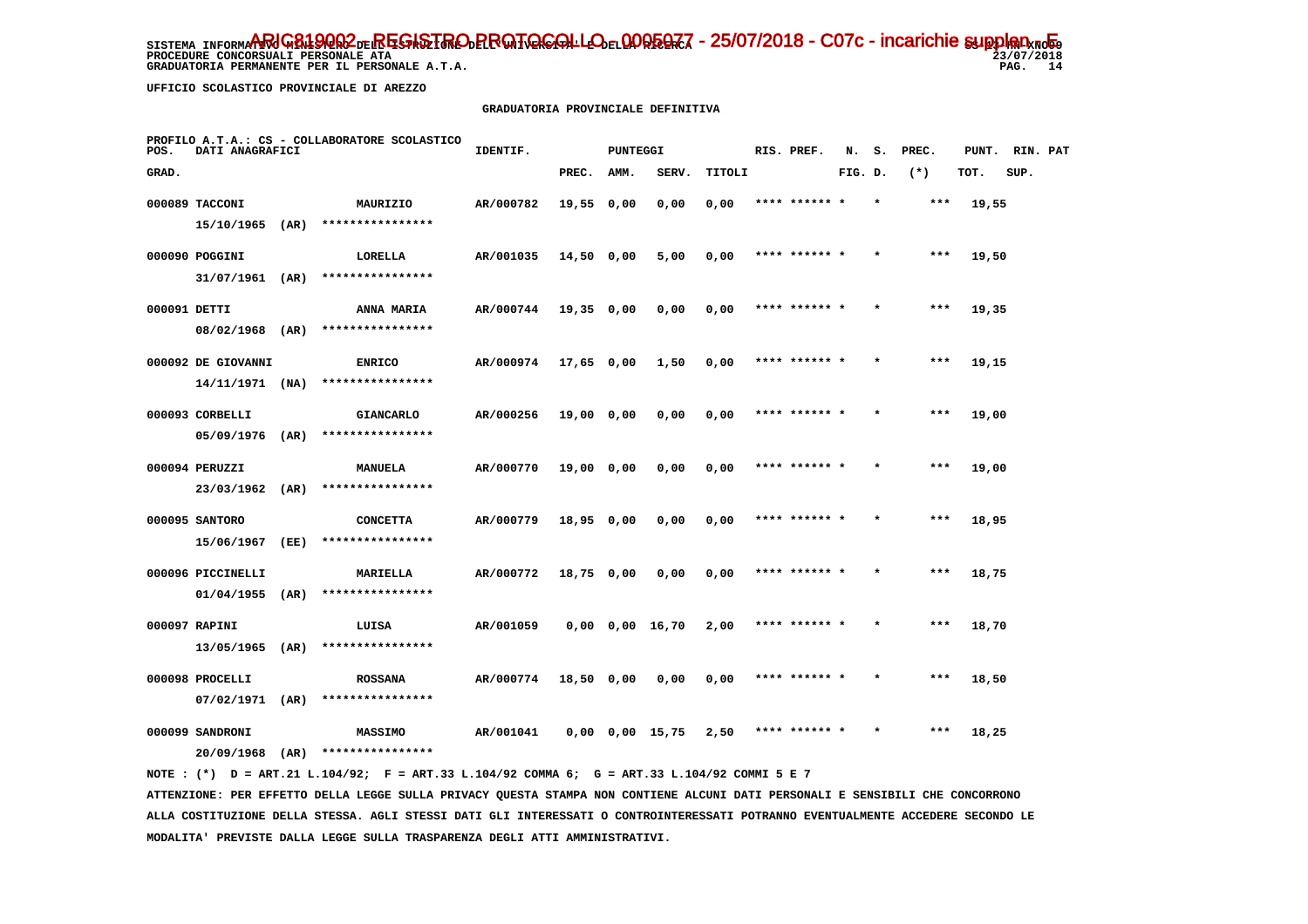PROCEDURE CONCORSUALI PERSONALE ATA

 **GRADUATORIA PERMANENTE PER IL PERSONALE A.T.A.** 

 $23/07/2018$ PAG. 15

 **UFFICIO SCOLASTICO PROVINCIALE DI AREZZO**

#### **GRADUATORIA PROVINCIALE DEFINITIVA**

| POS.         | PROFILO A.T.A.: CS - COLLABORATORE SCOLASTICO<br>DATI ANAGRAFICI |      |                              | IDENTIF.  |              | <b>PUNTEGGI</b> |                       |        | RIS. PREF.    | N.      | s.<br>PREC. |       | PUNT. | RIN. PAT |  |
|--------------|------------------------------------------------------------------|------|------------------------------|-----------|--------------|-----------------|-----------------------|--------|---------------|---------|-------------|-------|-------|----------|--|
| GRAD.        |                                                                  |      |                              |           | PREC.        | AMM.            | SERV.                 | TITOLI |               | FIG. D. |             | $(*)$ | TOT.  | SUP.     |  |
| 000100 NERI  |                                                                  |      | MARISTELLA                   | AR/000790 | $18,25$ 0,00 |                 | 0,00                  | 0,00   | **** ****** * |         |             | $***$ | 18,25 |          |  |
|              | 28/08/1965 (AR)                                                  |      | ****************             |           |              |                 |                       |        |               |         |             |       |       |          |  |
|              | 000101 BERTONI                                                   |      | <b>GIANFRANCO</b>            | AR/001058 |              |                 | $0,00$ $0,00$ $16,00$ | 2,00   | **** ****** * |         |             | $***$ | 18,00 |          |  |
|              | $14/02/1962$ (AR)                                                |      | ****************             |           |              |                 |                       |        |               |         |             |       |       |          |  |
|              | 000102 DOMENICHINI                                               |      | WANDA                        | AR/001049 |              |                 | $0,00$ $0,00$ $15,00$ | 3,00   | **** ****** * |         |             | $***$ | 18,00 |          |  |
|              | 08/08/1954 (PG)                                                  |      | ****************             |           |              |                 |                       |        |               |         |             |       |       |          |  |
|              | 000103 MINCIONE                                                  |      | CARLA                        | AR/000285 | 18,00 0,00   |                 | 0,00                  | 0,00   | **** ****** * |         |             | $***$ | 18,00 |          |  |
|              | 23/07/1960                                                       | (RM) | ****************             |           |              |                 |                       |        |               |         |             |       |       |          |  |
|              | 000104 ASCIONE                                                   |      | PATRIZIA                     | AR/001039 |              |                 | $0,00$ $0,00$ $15,95$ | 2,00   | **** ****** * |         |             | $***$ | 17,95 |          |  |
|              | 26/05/1969                                                       | (NA) | ****************             |           |              |                 |                       |        |               |         |             |       |       |          |  |
| 000105 VIERI |                                                                  |      | <b>DANIELA</b>               | AR/000788 | 17,95 0,00   |                 | 0,00                  | 0,00   | **** ******   |         |             | $***$ | 17,95 |          |  |
|              | 25/01/1969                                                       | (RM) | ****************             |           |              |                 |                       |        |               |         |             |       |       |          |  |
|              | 000106 GASPARRI                                                  |      | DARIA                        | AR/001046 |              |                 | $0,00$ $0,00$ $14,25$ | 3,50   | **** ****** * |         |             | ***   | 17,75 |          |  |
|              | 06/09/1965                                                       | (AR) | ****************             |           |              |                 |                       |        |               |         |             |       |       |          |  |
|              | 000107 MENCHETTI                                                 |      | <b>ASCANIO</b>               | AR/000553 | 17,75 0,00   |                 | 0,00                  | 0,00   | **** ****** * |         |             | $***$ | 17,75 |          |  |
|              | 26/04/1972                                                       | (AR) | ****************             |           |              |                 |                       |        |               |         |             |       |       |          |  |
|              | 000108 BARGELLINI                                                |      | <b>PAOLA</b>                 | AR/001047 |              |                 | $0,00$ $0,00$ $15,65$ | 2,00   | **** ****** * |         |             | ***   | 17,65 |          |  |
|              | 22/09/1965                                                       | (AR) | ****************             |           |              |                 |                       |        |               |         |             |       |       |          |  |
|              | 000109 GENNAI                                                    |      | <b>MARA</b>                  | AR/001045 |              |                 | $0,00$ $0,00$ $15,50$ | 2,00   | **** ****** * |         |             | $***$ | 17,50 |          |  |
|              | $05/06/1955$ (AR)                                                |      | ****************             |           |              |                 |                       |        |               |         |             |       |       |          |  |
|              | 000110 SAMMARTINO                                                |      | SETTIMIA<br>**************** | AR/000777 | 17,50 0,00   |                 | 0.00                  | 0,00   | **** ****** * |         |             | ***   | 17,50 |          |  |
|              | $16/09/1960$ (SA)                                                |      |                              |           |              |                 |                       |        |               |         |             |       |       |          |  |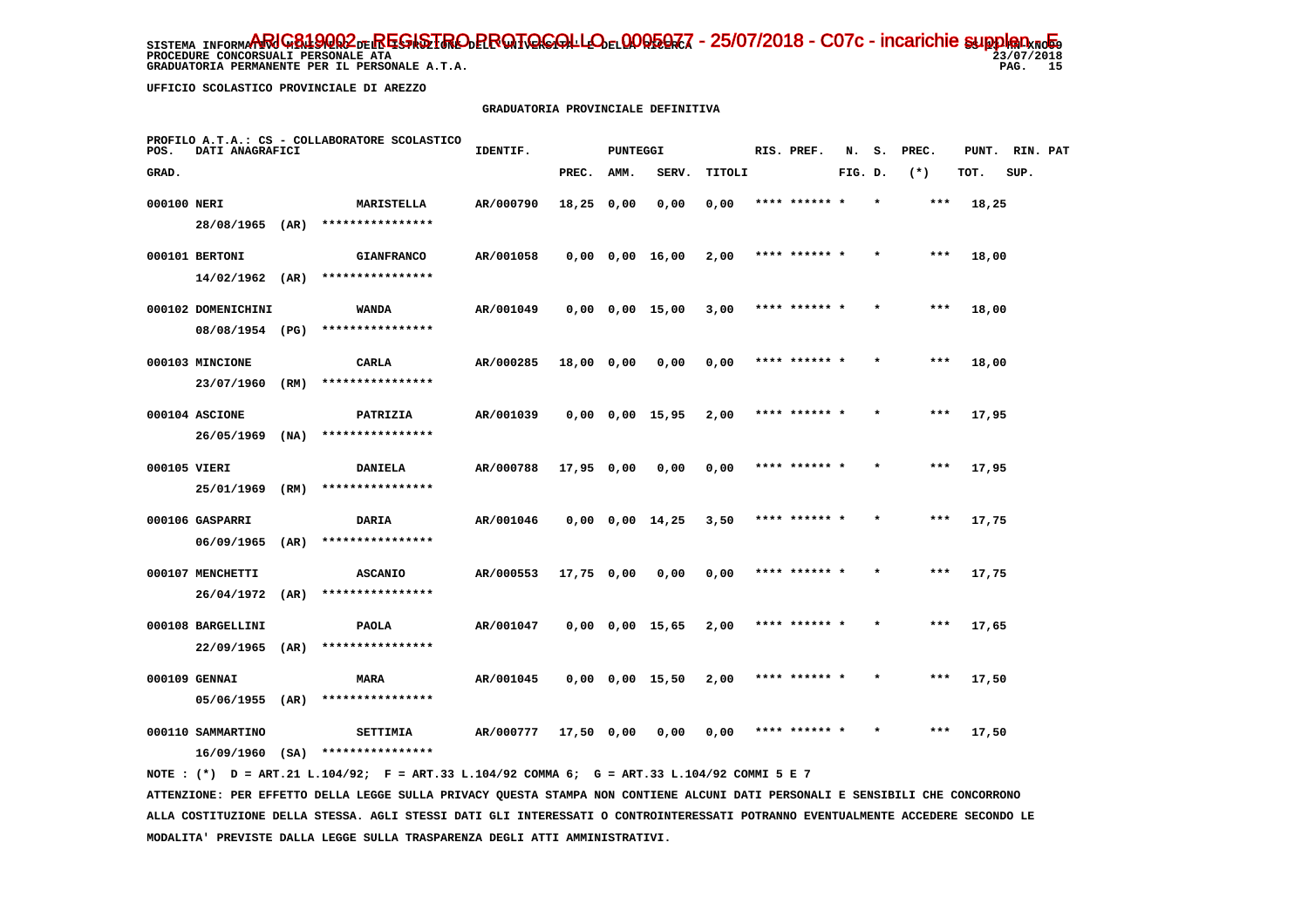**PROCEDURE CONCORSUALI PERSONALE ATA** 

 **GRADUATORIA PERMANENTE PER IL PERSONALE A.T.A.** 

 $23/07/2018$ PAG. 16

 **UFFICIO SCOLASTICO PROVINCIALE DI AREZZO**

#### **GRADUATORIA PROVINCIALE DEFINITIVA**

| POS.  | PROFILO A.T.A.: CS - COLLABORATORE SCOLASTICO<br>DATI ANAGRAFICI |      |                                     | IDENTIF.  |            | <b>PUNTEGGI</b> |                       |        |  | RIS. PREF.    | N.      | s.      | PREC. | PUNT. | RIN. PAT |  |
|-------|------------------------------------------------------------------|------|-------------------------------------|-----------|------------|-----------------|-----------------------|--------|--|---------------|---------|---------|-------|-------|----------|--|
| GRAD. |                                                                  |      |                                     |           | PREC.      | AMM.            | SERV.                 | TITOLI |  |               | FIG. D. |         | $(*)$ | TOT.  | SUP.     |  |
|       | 000111 MANCIOPPI                                                 |      | LUCA                                | AR/000831 | 17,05 0,00 |                 | 0,00                  | 0,00   |  | **** ****** * |         | $\star$ | $***$ | 17,05 |          |  |
|       | 05/06/1974                                                       | (AR) | ****************                    |           |            |                 |                       |        |  |               |         |         |       |       |          |  |
|       | 000112 BROSIO                                                    |      | <b>GIUSEPPE</b>                     | AR/000823 | 16,80 0,00 |                 | 0,00                  | 0,00   |  | **** ****** * |         |         | $***$ | 16,80 |          |  |
|       | $13/04/1971$ (VV)                                                |      | ****************                    |           |            |                 |                       |        |  |               |         |         |       |       |          |  |
|       | 000113 MILANI                                                    |      | <b>ALESSANDRA</b>                   | AR/001042 |            |                 | $0,00$ $0,00$ $14,00$ | 2,50   |  | **** ****** * |         |         | $***$ | 16,50 |          |  |
|       | 06/10/1965                                                       | (AR) | ****************                    |           |            |                 |                       |        |  |               |         |         |       |       |          |  |
|       | 000114 BROZZI                                                    |      | <b>MARIA CRISTINA</b>               | AR/001048 |            |                 | $0,00$ $0,00$ $14,50$ | 2,00   |  | **** ****** * |         |         | $***$ | 16,50 |          |  |
|       | 03/08/1967                                                       | (AR) | ****************                    |           |            |                 |                       |        |  |               |         |         |       |       |          |  |
|       | 000115 NANNINI                                                   |      | <b>SIMONA</b>                       | AR/000910 | 15,70 0,00 |                 | 0,00                  | 0,00   |  | **** ****** * |         |         | $***$ | 15,70 |          |  |
|       | 24/05/1970                                                       | (AR) | ****************                    |           |            |                 |                       |        |  |               |         |         |       |       |          |  |
|       | 000116 TAVANTI                                                   |      | <b>ROSSANA</b>                      | AR/001057 |            |                 | $0,00$ $0,00$ $13,50$ | 2,00   |  | **** ****** * |         |         | ***   | 15,50 |          |  |
|       | 02/03/1962                                                       | (AR) | ****************                    |           |            |                 |                       |        |  |               |         |         |       |       |          |  |
|       | 000117 SOLIMENO                                                  |      | <b>ANNUNZIATA</b>                   | AR/001060 |            |                 | $0,00$ $0,00$ $13,50$ | 2,00   |  | **** ******   |         |         | ***   | 15,50 |          |  |
|       | 22/11/1963                                                       | (NA) | ****************                    |           |            |                 |                       |        |  |               |         |         |       |       |          |  |
|       | 000118 SELLITTO                                                  |      | CLAUDIO<br>****************         | AR/001044 |            |                 | $0,00$ $0,00$ $12,00$ | 3,50   |  | **** ****** * |         |         | ***   | 15,50 |          |  |
|       | 26/04/1983                                                       | (SA) |                                     |           |            |                 |                       |        |  |               |         |         |       |       |          |  |
|       | 000119 LAGONEGRO<br>24/01/1960                                   | (AR) | GIUSEPPE<br>****************        | AR/001043 |            |                 | 0,00 0,00 13,10       | 2,00   |  | **** ****** * |         | $\star$ | $***$ | 15,10 |          |  |
|       |                                                                  |      |                                     |           |            |                 |                       |        |  |               |         |         |       |       |          |  |
|       | 000120 SENESI<br>25/11/1958                                      | (AR) | ILVA<br>****************            | AR/001038 |            |                 | 0,00 0,00 13,10       | 2,00   |  | **** ****** * |         |         | ***   | 15,10 |          |  |
|       |                                                                  |      |                                     |           |            |                 |                       |        |  |               |         |         |       |       |          |  |
|       | 000121 OCCHIOLINI<br>17/01/1970                                  | (AR) | <b>FEDERICA</b><br>**************** | AR/000881 | 15,10 0,00 |                 | 0.00                  | 0.00   |  | **** ****** * |         |         | $***$ | 15,10 |          |  |
|       |                                                                  |      |                                     |           |            |                 |                       |        |  |               |         |         |       |       |          |  |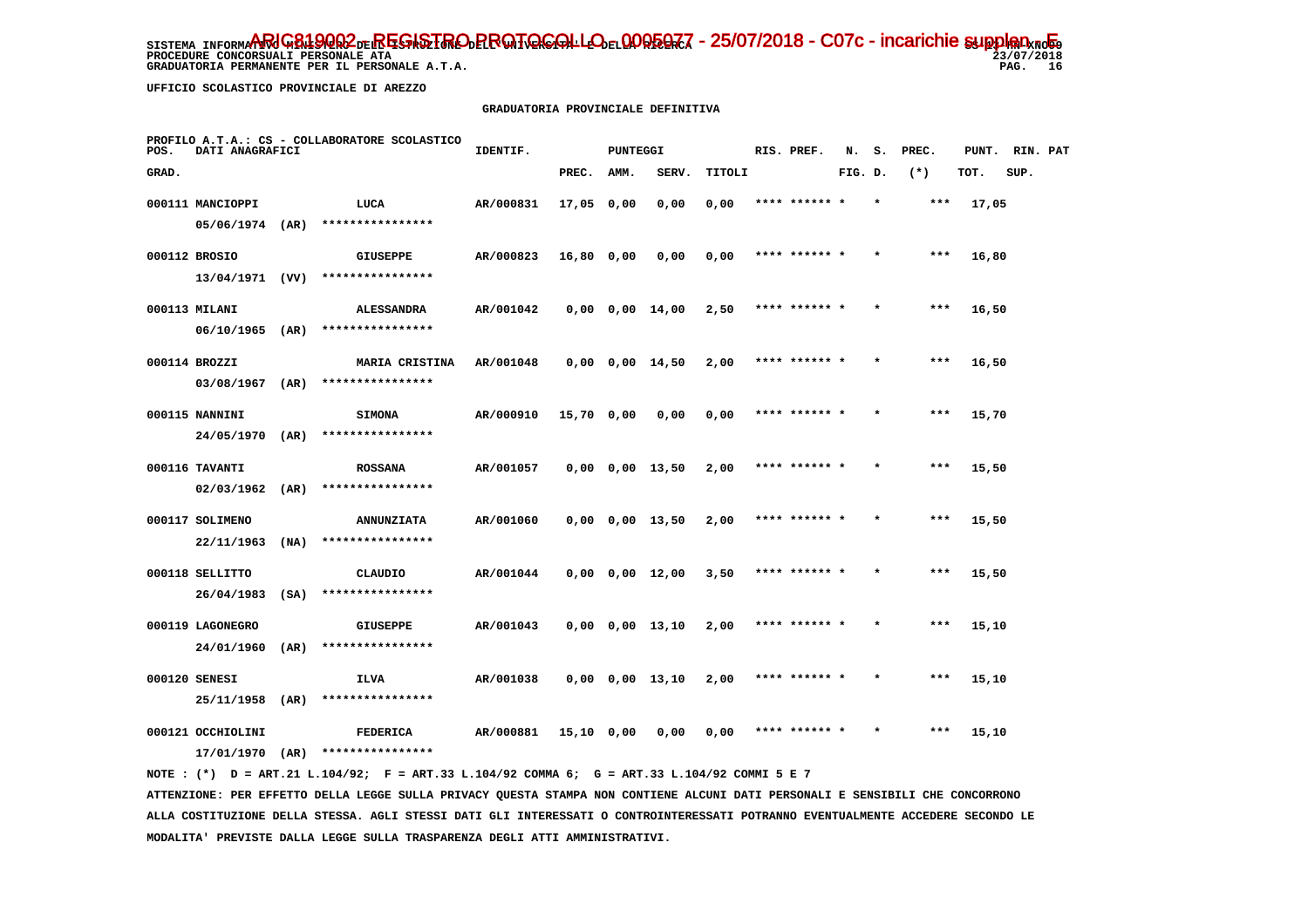PROCEDURE CONCORSUALI PERSONALE ATA

 **GRADUATORIA PERMANENTE PER IL PERSONALE A.T.A.** 

 **UFFICIO SCOLASTICO PROVINCIALE DI AREZZO**

#### **GRADUATORIA PROVINCIALE DEFINITIVA**

| PROFILO A.T.A.: CS - COLLABORATORE SCOLASTICO<br>DATI ANAGRAFICI<br>POS. |                   |      |                     | IDENTIF.<br><b>PUNTEGGI</b> |            |           |                 |        |  | RIS. PREF.    | N.      | s.<br>PREC. |       |       | PUNT. RIN. PAT |  |
|--------------------------------------------------------------------------|-------------------|------|---------------------|-----------------------------|------------|-----------|-----------------|--------|--|---------------|---------|-------------|-------|-------|----------------|--|
| GRAD.                                                                    |                   |      |                     |                             | PREC. AMM. |           | SERV.           | TITOLI |  |               | FIG. D. |             | $(*)$ | TOT.  | SUP.           |  |
|                                                                          | 000122 CICALINI   |      | EMILIA              | AR/001040                   |            |           | 0,00 0,00 13,00 | 2,00   |  | **** ****** * |         | $\star$     | $***$ | 15,00 |                |  |
|                                                                          | 29/08/1961 (PG)   |      | ****************    |                             |            |           |                 |        |  |               |         |             |       |       |                |  |
| 000123 MAZZA                                                             |                   |      | <b>MARIA</b>        | AR/000833                   | 14,40 0,00 |           | 0,00            | 0,00   |  | **** ****** * |         | $\star$     | $***$ | 14,40 |                |  |
|                                                                          | $05/06/1976$ (MT) |      | ****************    |                             |            |           |                 |        |  |               |         |             |       |       |                |  |
|                                                                          | 000124 CELESTINI  |      | PAOLA SILVIA        | AR/000921                   | 13,85 0,00 |           | 0,00            | 0,00   |  | **** ****** * |         | $\star$     | ***   | 13,85 |                |  |
|                                                                          | 22/02/1964        | (EE) | ****************    |                             |            |           |                 |        |  |               |         |             |       |       |                |  |
|                                                                          | 000125 DI LUCA    |      | ROCCA ROSANNA       | AR/000859                   | 12,10 0,00 |           | 0.00            | 0.00   |  | **** ****** * |         |             | ***   | 12,10 |                |  |
|                                                                          | $11/02/1978$ (MT) |      | ****************    |                             |            |           |                 |        |  |               |         |             |       |       |                |  |
|                                                                          | 000126 LAMARI     |      | <b>ALESSANDRO</b>   | AR/000821                   | 12,05 0,00 |           | 0,00            | 0,00   |  | **** ****** * |         |             | $***$ | 12,05 |                |  |
|                                                                          | 26/09/1983        | (RC) | ****************    |                             |            |           |                 |        |  |               |         |             |       |       |                |  |
|                                                                          | 000127 BEL VISO   |      | <b>MARIA GRAZIA</b> | AR/000734                   | 11,80 0,00 |           | 0,00            | 0,00   |  | **** ****** * |         | $\star$     | $***$ | 11,80 |                |  |
|                                                                          | 27/08/1961        | (BN) | ****************    |                             |            |           |                 |        |  |               |         |             |       |       |                |  |
|                                                                          | 000128 MANENTI    |      | <b>MORENA</b>       | AR/000757                   | 11,75 0,00 |           | 0,00            | 0,00   |  | **** ****** * |         |             | $***$ | 11,75 |                |  |
|                                                                          | 29/07/1967        | (AR) | ****************    |                             |            |           |                 |        |  |               |         |             |       |       |                |  |
|                                                                          | 000129 CARDINALI  |      | <b>FRANCESCO</b>    | AR/000740                   | 11,30 0,00 |           | 0,00            | 0,00   |  | **** ****** * |         |             | $***$ | 11,30 |                |  |
|                                                                          | 16/03/1987        | (AR) | ****************    |                             |            |           |                 |        |  |               |         |             |       |       |                |  |
|                                                                          | 000130 GALLORINI  |      | <b>FRANCESCA</b>    | AR/000847                   | 7,95 0,00  |           | 0,00            | 0,00   |  | **** ****** * |         |             | ***   | 7,95  |                |  |
|                                                                          | 08/01/1983        | (AR) | ****************    |                             |            |           |                 |        |  |               |         |             |       |       |                |  |
|                                                                          | 000131 MANFUSO    |      | ANNA                | AR/001027                   |            | 7,30 0,00 | 0,00            | 0,00   |  | **** ****** * |         |             | $***$ | 7,30  |                |  |
|                                                                          | 03/09/1970        | (NA) | ****************    |                             |            |           |                 |        |  |               |         |             |       |       |                |  |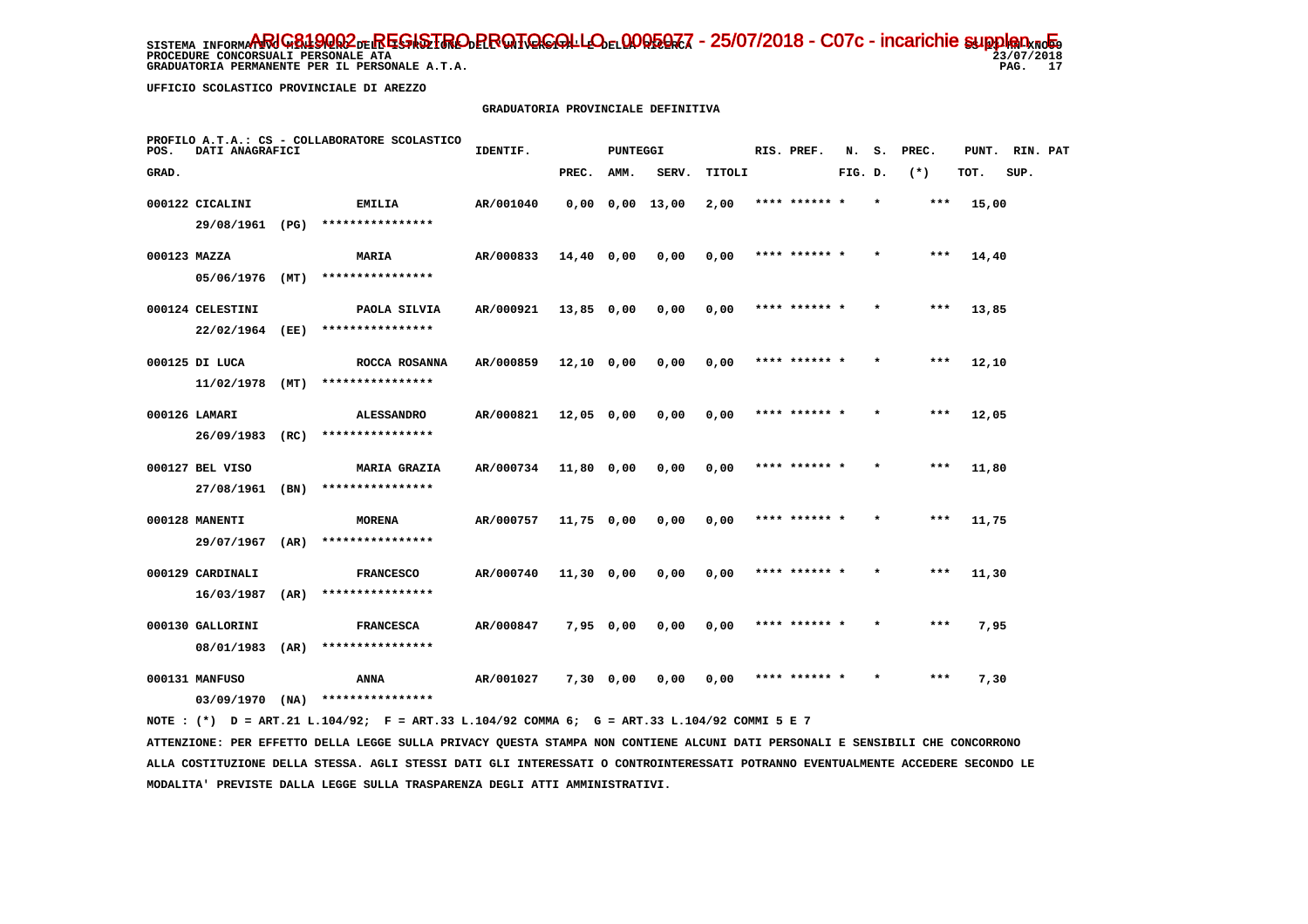PROCEDURE CONCORSUALI PERSONALE ATA  **GRADUATORIA PERMANENTE PER IL PERSONALE A.T.A.**   $23/07/2018$ PAG. 18

 **UFFICIO SCOLASTICO PROVINCIALE DI AREZZO**

#### **GRADUATORIA PROVINCIALE DEFINITIVA**

| POS.  | PROFILO A.T.A.: GA - GUARDAROBIERE<br>DATI ANAGRAFICI |      |                  | IDENTIF.<br>PUNTEGGI                                                                                            |              |             |       |        |  | RIS. PREF.    | N.      |         | S. PREC. | PUNT. | RIN. PAT |  |
|-------|-------------------------------------------------------|------|------------------|-----------------------------------------------------------------------------------------------------------------|--------------|-------------|-------|--------|--|---------------|---------|---------|----------|-------|----------|--|
| GRAD. |                                                       |      |                  |                                                                                                                 | PREC.        | AMM.        | SERV. | TITOLI |  |               | FIG. D. |         | $(*)$    | TOT.  | SUP.     |  |
|       | 000001 SPINGOLA                                       |      | GIOVANNINA       | AR/000926                                                                                                       | 37,72 0,00   |             | 0,00  | 0,00   |  | **** ****** * |         | $\star$ | ***      | 37,72 |          |  |
|       | 27/09/1964                                            | (CS) | **************** |                                                                                                                 |              |             |       |        |  |               |         |         |          |       |          |  |
|       | 000002 PICARDI                                        |      | <b>ORSOLA</b>    | AR/001061                                                                                                       |              | $0,00$ 0,00 | 24,50 | 5,50   |  | **** ****** * |         | $\star$ | ***      | 30,00 |          |  |
|       | 23/04/1977                                            | (CE) | **************** |                                                                                                                 |              |             |       |        |  |               |         |         |          |       |          |  |
|       | 000003 MANFUSO                                        |      | ANNA             | AR/001017                                                                                                       | $22,67$ 0,00 |             | 1,65  | 0,00   |  | **** ****** * |         | $\star$ | $***$    | 24,32 |          |  |
|       | 03/09/1970                                            | (NA) | **************** | the contract of the contract of the contract of the contract of the contract of the contract of the contract of |              |             |       |        |  |               |         |         |          |       |          |  |

 **NOTE : (\*) D = ART.21 L.104/92; F = ART.33 L.104/92 COMMA 6; G = ART.33 L.104/92 COMMI 5 E 7**